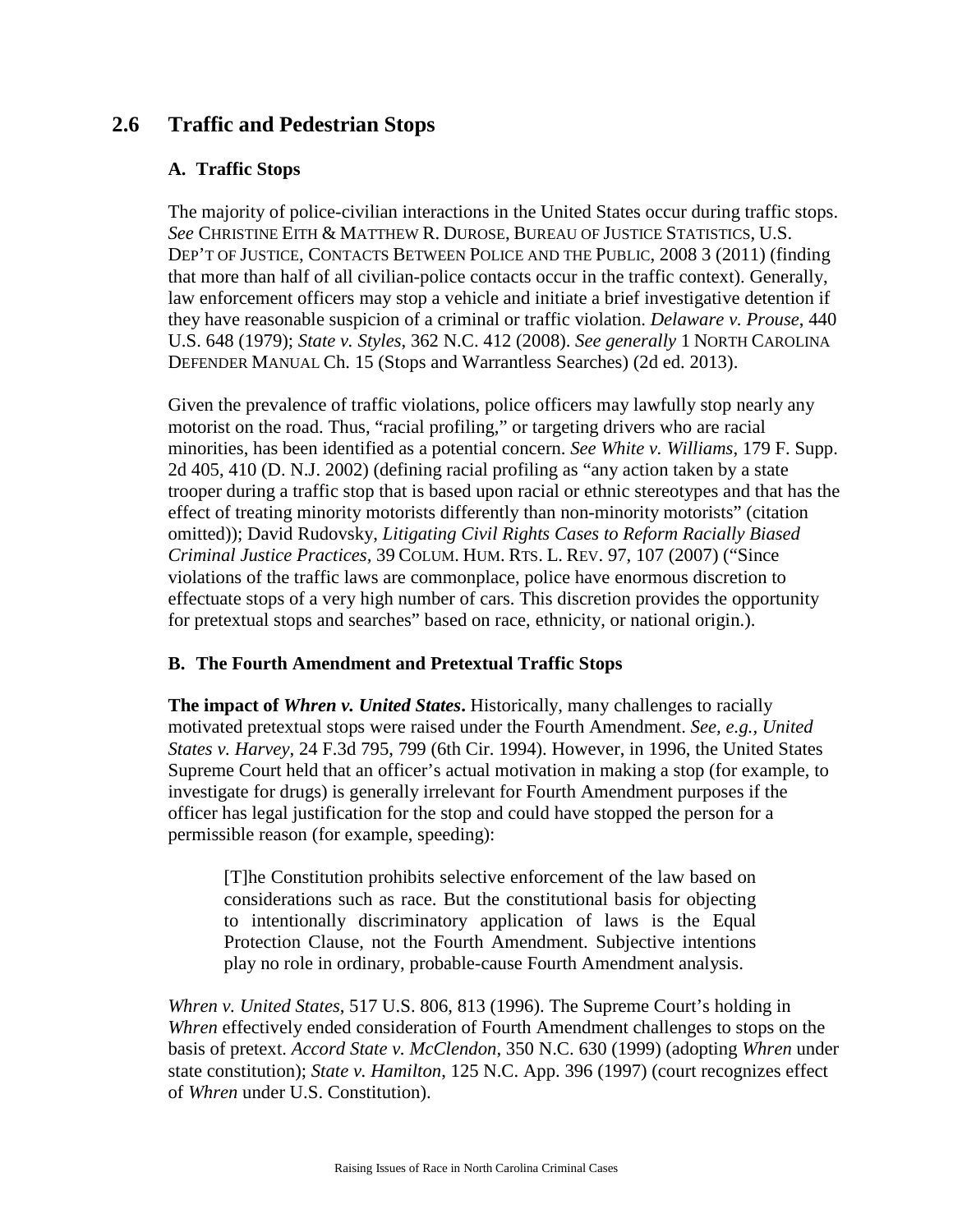There are some notable limitations to the *Whren* doctrine, however. First, the defendant may prevail on a Fourth Amendment claim where reasonable suspicion is lacking or evidence of racially biased intent undermines the credibility of the officer's stated reason for the stop. *See supra* § 2.3A, Equal Protection Claims May Strengthen Fourth Amendment Challenges. Second, if an officer stops a defendant because of his or her race, the stop may violate the Equal Protection Clause regardless of whether probable cause or reasonable suspicion exists. *See supra* § 2.3, Equal Protection Challenges to Police Action. Third, a defendant may challenge as pretextual a license or other checkpoint when the real purpose is impermissible under the Fourth Amendment. *See infra* § 2.6C, Challenging Checkpoints as Racially Discriminatory. These three theories are discussed further below.

**Officer's "hunch" is not reasonable suspicion, especially where informed by race.**  North Carolina courts have consistently held that reasonable suspicion may not be based on an "unparticularized suspicion or hunch." *State v. Murray*, 192 N.C. App. 684, 687 (2008) (internal quotations omitted); *see also, State v. Chlopek*, 209 N.C. App. 358 (2011) (same). An officer's "hunch" may be viewed with particular skepticism when it is informed by a defendant's race. In *State v. Cooper*, 186 N.C. App. 100 (2007), the N.C. Court of Appeals determined that an officer did not have reasonable suspicion to stop the defendant, a black male, simply because he was in the vicinity of a crime scene in which the suspect was also described as a black male. Similarly, in *In re J.L.B.M.*, 176 N.C. App. 613 (2006), the N.C. Court of Appeals found that reasonable suspicion did not exist where the officer received a dispatch about a suspicious Hispanic male at a gas station, and the officer saw a Hispanic male in baggy clothes who spoke to someone in another car and then walked away from the officer's patrol car. In that case, the Court stated that "the rule is clear under both federal and state law that an officer must have a reasonable and articulable suspicion of 'criminal activity,' not merely suspicious activity." *In re J.L.B.M*, 176 N.C. App. 613, 621; *see also infra* "Innocent behavior cannot support reasonable suspicion" in § 2.6D, The Fourth Amendment and Terry Stops; § 2.6F, Seizures in Reliance on Descriptions of Suspect's Race.

**Investigation tips: Pretextual stops.** If your client is facing charges arising out of a potentially pretextual traffic stop, the following questions may help you identify Fourth Amendment challenges:

- Were the factors giving rise to reasonable suspicion known to the officer at the time of the seizure or could they be characterized as a post-hoc justification? *See, e.g.*, *Devenpeck v. Alford*, 543 U.S. 146, 152 (2004) ("Whether probable cause exists depends upon the reasonable conclusion to be drawn from the *facts known to the arresting officer at the time of the arrest.*" (emphasis added)).
- Does the officer have a pattern of stopping minority drivers or targeting minority neighborhoods or locations? *See infra* § 2.6I, Collecting Traffic Stop Data to Support Equal Protection Claims.
- Were the alleged race-neutral grounds for reasonable suspicion not credible, given the totality of the circumstances? *State v. Villeda*, 165 N.C. App. 431 (2004).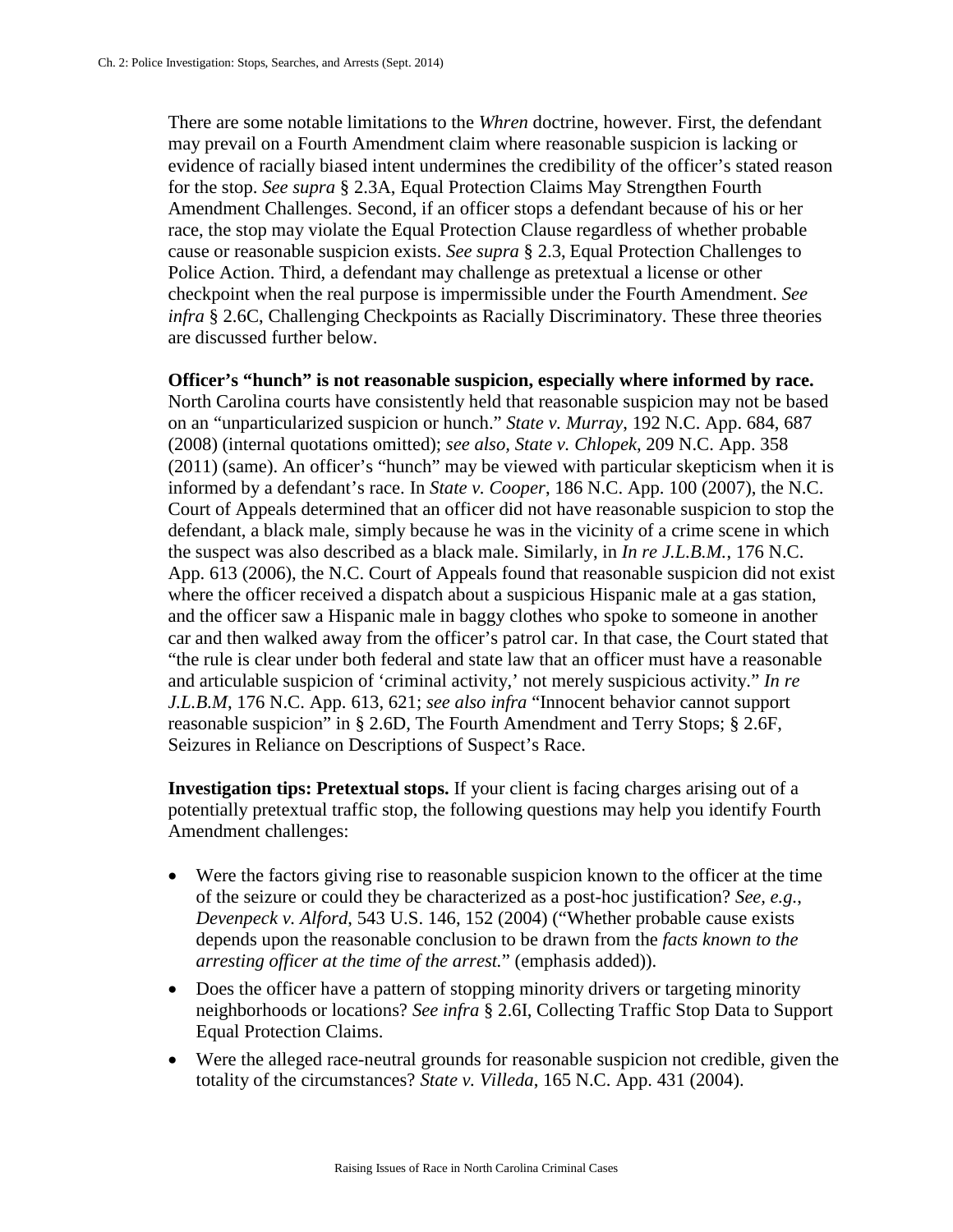- Did the officer asserting reasonable suspicion characterize innocent behavior as suspicious? *See infra* "Innocent behavior cannot support reasonable suspicion" in § 2.6.D, The Fourth Amendment and *Terry* Stops.
- Did the officer's asserted reasonable suspicion rely too heavily on a description of the suspect's race? *See infra* § 2.6F, Seizures in Reliance on Descriptions of Suspect's Race.
- Did the officer's alleged reasonable suspicion rely on proxies for race, such as presence in a predominantly minority neighborhood or age of car? *See infra* § 2.6E, Challenging Proxies for Race Used to Support Reasonable Suspicion.

**Case study: Pretextual traffic stops.** The following account was provided by an Assistant Public Defender in North Carolina who uncovered evidence that her client was stopped on the basis of his ethnicity.

When a deputy sheriff testified in a probable cause hearing in a cocaine trafficking case that he had stopped the truck for following too close, and that he stopped cars almost daily for following too close, I had a gut sense that he was not telling the truth. In my years of experience in court, I had rarely seen a ticket for following too close unless it was part of a traffic accident case. I checked the deputy's arrest history through the Automated Criminal Infraction System (ACIS) and learned that he had issued only one ticket in nine years for following too close. My suspicions grew. I wanted to get a look at the officer's warning tickets to see if I could uncover impeachment evidence. I was lucky enough to find a judge who was willing to sign an order giving me copies of the last five years of the deputy's warning tickets.

When the copies arrived, I charted them out. Of the 265 warning tickets issued by the deputy over the past four years, 148 of the drivers appeared to be Hispanic based on their surnames. Thus, Hispanics received 55% of the warning tickets in a geographic area in which Hispanics made up only about 8% of the population.

I then focused on the warning tickets for following too close. Of the 265 total, 130 warning tickets were for following too close. It appeared that the officer really was making regular stops for following too close, as he had testified. Of the 130 recipients, 77 appeared to be Hispanic. Thus, Hispanics received 59% of the deputy's warning tickets for following too close. I then uncovered a figure that was even more surprising: of the 130 warning tickets for following too close, 124 of the cars had out of state tags! I studied the warning tickets for charges other than following too close and saw that they also involved a disproportionate number of Hispanic drivers.

The overall pattern revealed that the deputy was targeting non-white people of obvious ethnicity who primarily were driving out of state cars. I surmised that he was making traffic stops in an effort to uncover drug couriers but achieving this goal in only a small percentage of cases. Meanwhile, he was inconveniencing and in all likelihood violating the constitutional rights of a large number of innocent people. I learned that although discriminatory behavior may be occurring, it is rarely uncovered because of obstacles, such as warning tickets not being readily accessible. To his credit, the prosecutor dismissed the case when confronted with these figures, which was a great result for this client, but on a less positive note, prevented the evidence of this officer's bias from coming to light in a public forum.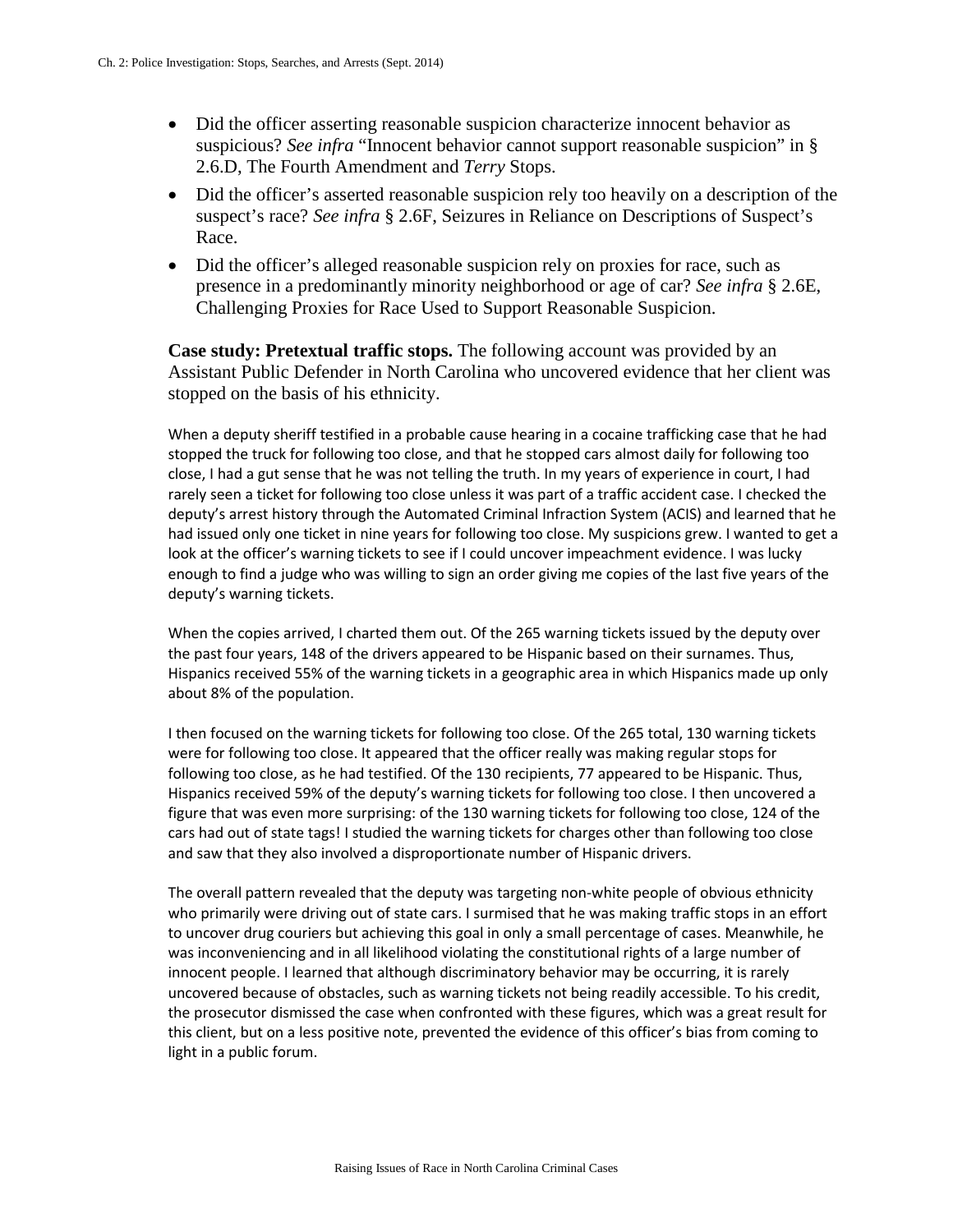*See* Ex Parte Motion and Order to Require Sheriff's Department to Provide Records of Officer's Warning Tickets in the Race Materials Bank a[t www.ncids.org](http://www.ncids.org/) (select "Training & Resources").

## **C. Challenging Checkpoints**

**Constitutional requirements for checkpoints.** In *Delaware v. Prouse,* 440 U.S. 648 (1979), the Supreme Court held that officers may not randomly stop motorists to check their driver's license or vehicle registration. The Court indicated, however, that checkpoints at which drivers' licenses and registrations are systematically checked may be permissible. *See also State v. Veazey*, 201 N.C. App. 398 (2009). A defendant who is stopped at a checkpoint has standing to challenge the constitutionality of the checkpoint. *See State v. Haislip,* 186 N.C. App. 275 (2007), *vacated and remanded,* 362 N.C. 499 (2008) (remanded to trial court for written findings of fact and conclusions of law). For further discussion of constitutional challenges to checkpoints, including challenges when a person turns away from a checkpoint and is thereafter stopped, see 1 NORTH CAROLINA DEFENDER MANUAL § 15.3J (Motor Vehicle Checkpoints) and § 15.3K (Drug and Other Checkpoints) (2d ed. 2013); *see also* Jeffrey B. Welty, *[Motor Vehicle Checkpoints](http://sogpubs.unc.edu/electronicversions/pdfs/aojb1004.pdf?)*, ADMINISTRATION OF JUSTICE BULLETIN NO. 2010/04 (UNC School of Government, Sept. 2010).

**Equal protection challenges to checkpoints.** In *State v. Burroughs*, 196 N.C. App. 178 (2009) (unpublished), the Court considered an equal protection challenge to the execution of a checkpoint. In that case, two drivers, one black and one white, had been drinking together at a local tavern before each approached the same checkpoint at about the same time. The black driver was subjected to all four screening tests allowed by the checkpoint plan while the white driver was not asked any questions or subjected to any screening tests. The court found that evidence demonstrating that the white male was treated more favorably than the similarly situated black male failed to establish a discriminatory purpose and was therefore insufficient to establish an equal protection violation. The court noted that the "findings may be sufficient to raise a suspicion about the manner in which the checkpoint was conducted," but that "the evidence presented at the hearing was not sufficient to establish intentional racial discrimination." *Id*. at \*4. While the N.C. Court of Appeals found that the evidence did not show discriminatory intent, the case provides an example of how the claim may be raised and the potential availability of relief.

**Pretextual checkpoints.** A license or impaired-driving checkpoint is subject to challenge as pretextual under the Fourth Amendment. *See City of Indianapolis v. Edmond,* 531 U.S. 32 (2000) (checkpoint is unconstitutional if primary purpose is unlawful; checkpoint was unlawful in this case because primary purpose was to investigate for drugs).

**Drug checkpoints.** The U.S. Supreme Court has refused to uphold drug checkpoints. *See City of Indianapolis v. Edmond,* 531 U.S. 32 (2000); *see also U.S. v. Huguenin,* 154 F.3d 547 (6th Cir. 1998) (drug checkpoint unconstitutional); *Wilson v. Commonwealth,* 509 S.E.2d 540 (Va. Ct. App. 1999) (drug checkpoint inside entrance to public housing project unconstitutional); *Commonwealth v. Rodriguez,* 722 N.E.2d 429 (Mass. 2000) (drug checkpoint violated state constitution).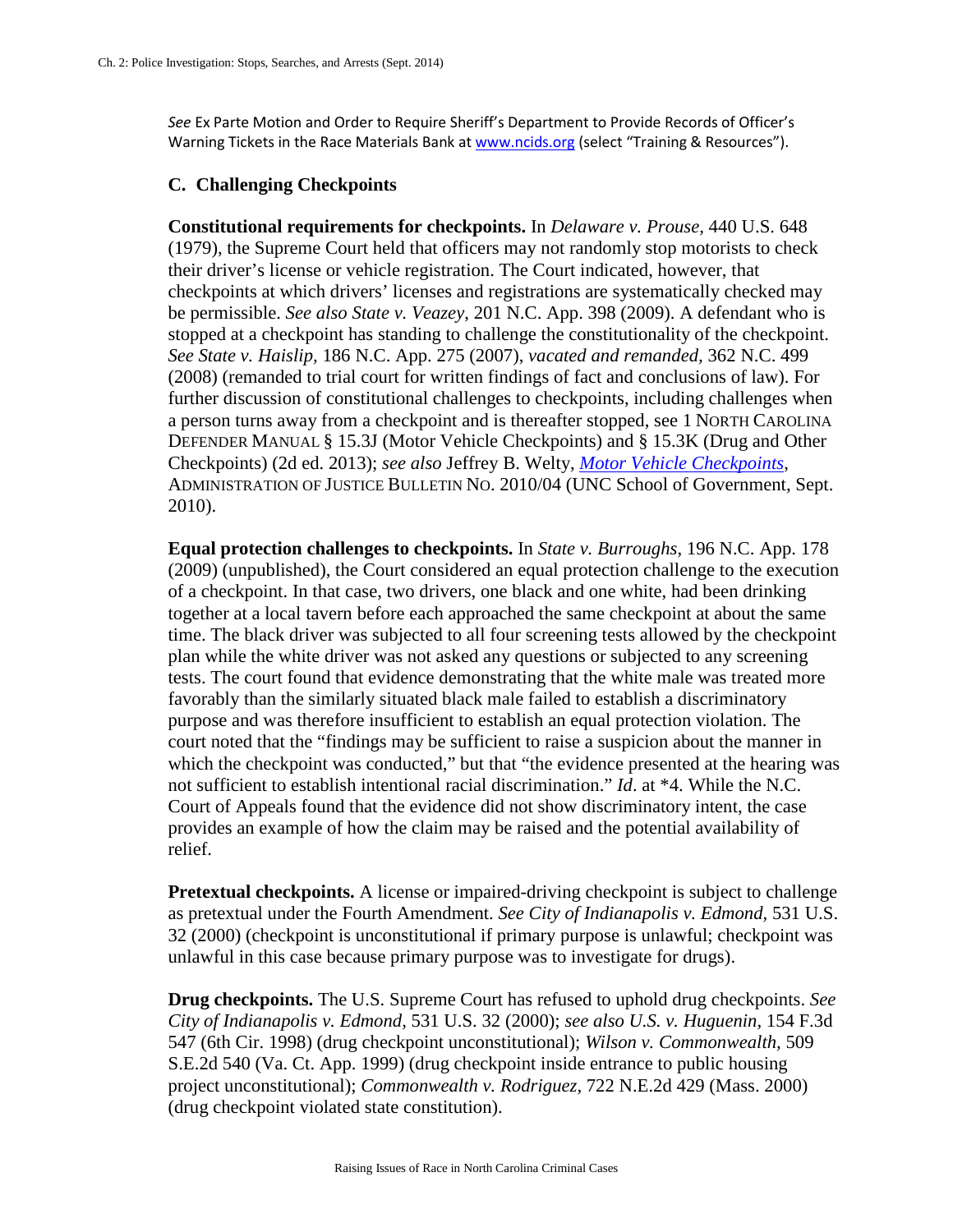**Public housing checkpoints**. While there is no North Carolina decision addressing this issue, courts in other jurisdictions have found unconstitutional public housing checkpoints aimed at general crime control. *See, e.g., State v. Hayes,* 188 S.W.3d 505 (Tenn. 2006) (identification checkpoint at entrance to public housing development violated Fourth Amendment where goal was to reduce crime, exclude trespassers, and enforce lease agreement provisions to decrease crime and drug use; checkpoint was aimed at general crime control).

**Location of checkpoints.** The location of a vehicle checkpoint plays a large role in determining the racial composition of the population that is stopped. *See* Press Release, Civil Rights Division of the U.S. Dep't of Justice, [Justice Department Releases](http://www.justice.gov/opa/pr/2012/September/12-crt-1125.html)  [Investigative Findings on the Alamance County, N.C., Sheriff's Office: Findings Show](http://www.justice.gov/opa/pr/2012/September/12-crt-1125.html)  [Pattern or Practice of Discriminatory Policing Against Latinos](http://www.justice.gov/opa/pr/2012/September/12-crt-1125.html) (Sept. 18, 2012) (finding that Sheriff's Deputies in Alamance County routinely located checkpoints near Latino neighborhoods). *See also* [Letter to Raul Pinto, Racial Justice Fellow, American Civil](http://www.cityofws.org/Assets/CityOfWS/Documents/Police/aclu_2.pdf)  [Liberties Union of North Carolina, from Scott Cunningham, Chief of Police, Winston-](http://www.cityofws.org/Assets/CityOfWS/Documents/Police/aclu_2.pdf)[Salem Police Department](http://www.cityofws.org/Assets/CityOfWS/Documents/Police/aclu_2.pdf) (Oct. 27, 2011) (defending location of checkpoints by department in response to ACLU's claim that department did not locate license checkpoints in areas with lower concentrations of Latinos and African Americans; letter acknowledges that 15% of the checkpoints were in areas with Caucasian populations from 44% to 100%). If you believe the location of checkpoints in your community is not race-neutral, consider providing the information to the ACLU of North Carolina. Forms to report possible checkpoint violations can be found at [www.acluofnc.org.](http://www.acluofnc.org/)

#### **D. The Fourth Amendment and** *Terry* **Stops**

In *Terry v. Ohio*, 392 U.S. 1 (1968), the U.S. Supreme Court held that a law enforcement officer may initiate a brief investigatory detention of a pedestrian if the officer has reasonable suspicion that criminal activity is afoot, and may pat down the person's outer garments to check for weapons if the officer has reasonable suspicion that the person is armed and dangerous. These stops are typically referred to as "*Terry* stops" or "stop and frisks."

Both defense lawyers and prosecutors have suggested that, in some localities, minorities are more likely than whites to be subjected to "stop and frisk" tactics. *See, e.g.,* Joseph Goldstein, *[Prosecutors Deal Blow to Stop-and-Frisk Tactic](http://www.nytimes.com/2012/09/26/nyregion/in-the-bronx-resistance-to-prosecuting-stop-and-frisk-arrests.html?pagewanted=2&_r=2&hp)*, N.Y. TIMES, September 25, 2012. In New York City, the practice produced dramatic racial disparities. For example, a 2009 study found that 87 percent of people stopped were Black and Latino. CENTER FOR CONSTITUTIONAL RIGHTS, STOP-AND-FRISK: [FAGAN REPORT SUMMARY](http://ccrjustice.org/files/Fagan%20Report%20Summary%20Final.pdf) (2010). In response to these practices, a class action lawsuit, *Floyd v. City of New York*, was filed challenging the city's "stop and frisk" practices as violations of the Fourth and Fourteenth Amendments. *Id.* In August, 2013, Federal District Judge Shira Scheindlin found that the department engaged in a "practice of making stops that lack individualized reasonable suspicion," and let racial bias guide police decision making. Judge Scheindlin ruled that the city's stop and frisk program was unconstitutionally applied, and appointed an independent monitor to oversee changes to the program. *See Floyd v. City of New*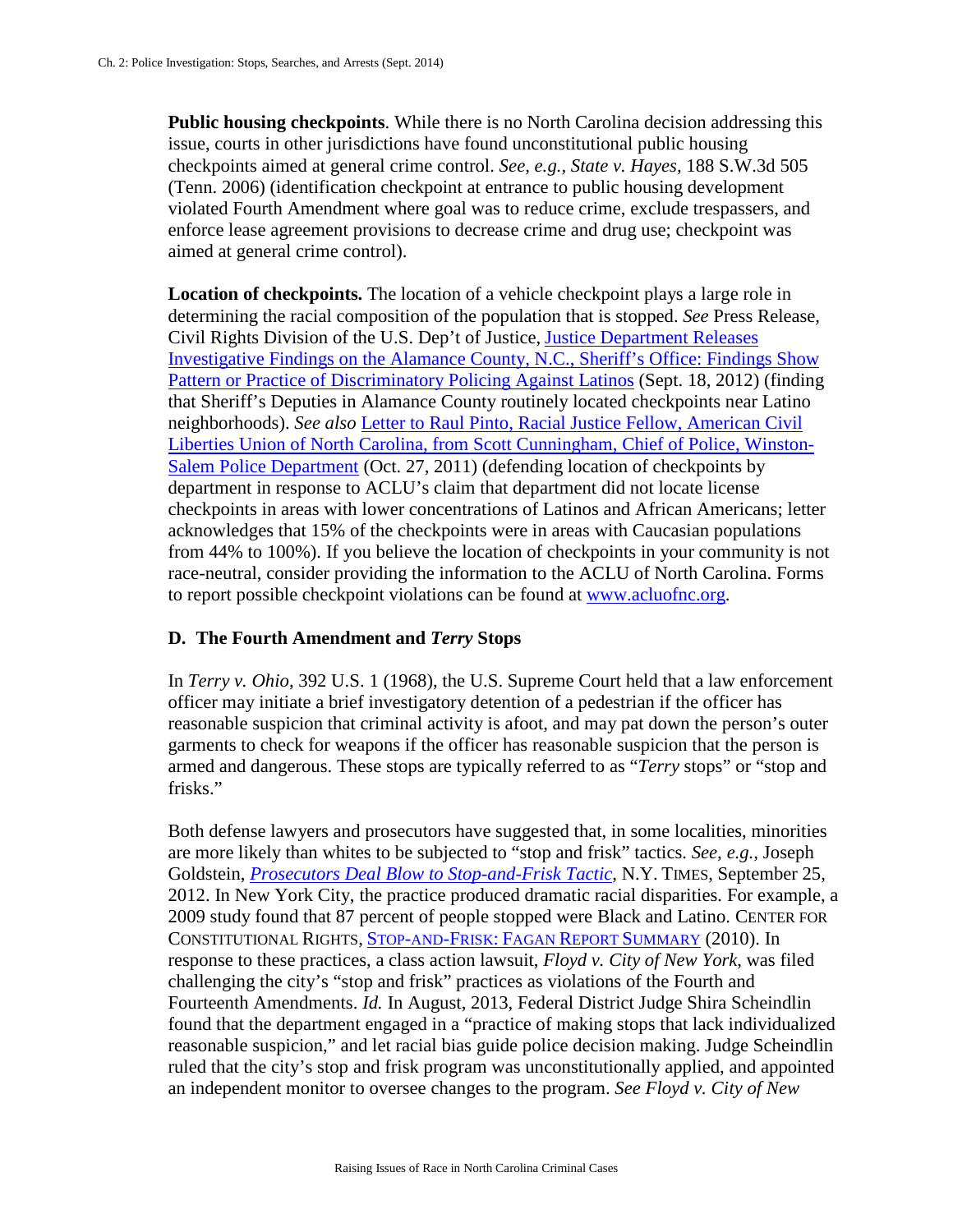*York*, 959 F. Supp. 2d 540 (S.D.N.Y 2013)*.* On January 30, 2014, the City agreed to drop its appeal of that ruling and begin the joint remedial process ordered by the district court. *See* [Press Release, Center for Constitutional Rights,](http://www.ccrjustice.org/newsroom/press-releases/city-of-new-york-and-center-constitutional-rights-announce-agreement-landmark-stop-and-frisk-case) City of New York and Center for [Constitutional Rights Announce Agreement in Landmark Stop and Frisk Case](http://www.ccrjustice.org/newsroom/press-releases/city-of-new-york-and-center-constitutional-rights-announce-agreement-landmark-stop-and-frisk-case) (January 30, 2014).

Generally, the concerns arising in the *Terry* stop context resemble those arising in the traffic stop context. As in the traffic stop context, an officer's asserted grounds of reasonable suspicion may be insufficient to support an investigative detention of a pedestrian. *See supra* § 2.6B, The Fourth Amendment and Pretextual Traffic Stops. Obtaining comprehensive records of an officer's *Terry* stops of pedestrians may be more difficult than obtaining those relating to traffic stops, as there is no statutory requirement for law enforcement agencies to document and report to the State Bureau of Investigation all *Terry* stops. In other words, it is likely that in many cases, there may be records of only those *Terry* stops that resulted in an arrest or the issuance of a citation or warning citation. Where an attorney has concerns that an officer is influenced by race or ethnicity in determining when to initiate a *Terry* stop, she may submit a public records request to the relevant officer's law enforcement agency for all arrests, citations, warning citations, and other records of stops involving pedestrians during a specific period of time that includes the time of the client's *Terry* stop. Agencies may not currently maintain such information, however. *See, e.g.*, Center for Constitutional Rights, *Synopsis of [Daniels, et](http://ccrjustice.org/ourcases/past-cases/daniels,-et-al.-v.-city-new-york)  [al. v. City of New York](http://ccrjustice.org/ourcases/past-cases/daniels,-et-al.-v.-city-new-york)*, CCRJUSTICE.ORG (last visited Jun. 24, 2014) (settlement of class action lawsuit alleging selective enforcement required NYPD, among other things, to maintain and audit stop-and-frisk records, and to maintain a written, binding, and constitutionally compliant anti-racial profiling policy).

**Innocent behavior cannot support reasonable suspicion.** In several recent *Terry* stop cases, the Fourth Circuit Court of Appeals admonished the Government for mischaracterizing "innocent facts as indicia of suspicious activity," especially when the police appeared to be targeting African Americans. *United States v. Black*, 707 F.3d 531 (4th Cir. 2013) (citing *United States v. Powell*, 666 F.3d 180 (4th Cir. 2011); *United States v. Massenburg*, 654 F.3d 480 (4th Cir. 2011); *United States v. Digiovanni*, 650 F.3d 498 (4th Cir. 2011); and *United States v. Foster*, 634 F.3d 243 (4th Cir. 2011)). In *Foster*, a police officer noticed the African American defendant rise from the passenger seat of a parked SUV in a low crime area and make sudden arm movements. Officers blocked the SUV with two vehicles, approached the SUV with a gun drawn, ordered the occupants to show their hands, and conducted a pat-down search of the driver. The *Foster* court found that the stop was not supported by reasonable suspicion and criticized official descriptions of innocent behavior as suspicious:

We also note our concern about the inclination of the Government toward using whatever facts are present, no matter how innocent, as indicia of suspicious activity . . . . [A]n officer and the Government must do more than simply label a behavior as "suspicious" to make it so . . . Moreover, we are deeply troubled by the way in which the Government attempts to spin these largely mundane facts into a web of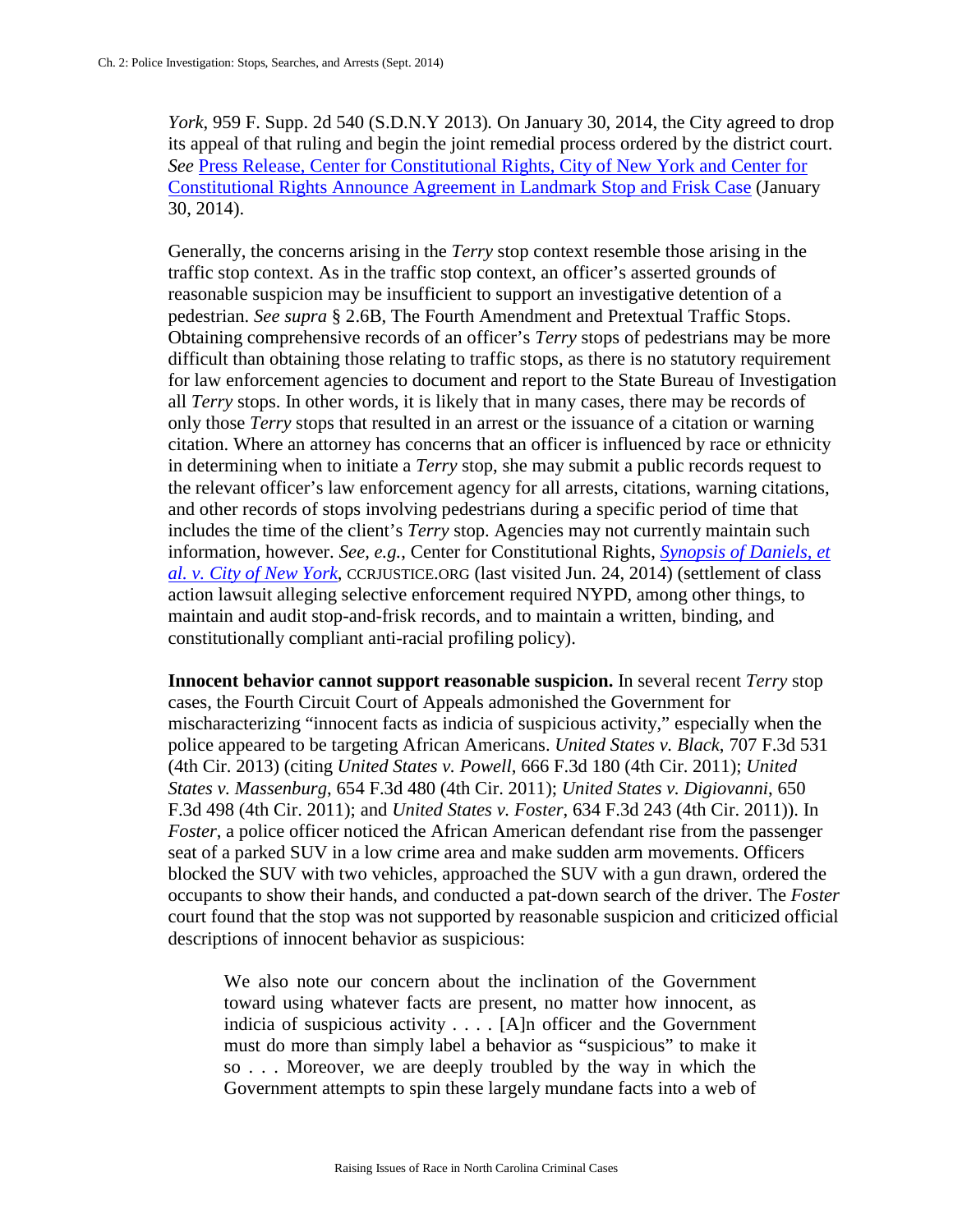deception. . . . [T]he Government cannot rely upon post hoc rationalizations to validate those seizures that happened to turn up contraband.

634 F.3d 243, 248–49 (4th Cir. 2011). In *United States v. Massenburg*, also involving an African American defendant, the court rejected the State's assertion that looking down while refusing to grant consent to search gave rise to reasonable suspicion. 654 F.3d 480 (4th Cir. 2011); *see also United States v. Powell*, 666 F.3d 180 (4th Cir. 2011) (an individual's prior record, standing alone, is insufficient to support reasonable suspicion).

In *United States v. Black*, the Fourth Circuit clarified that the recurring failure to provide facts sufficient to support claims of individualized reasonable suspicion raised concerns about the presence of racial bias. 707 F.3d 531 (4th Cir. 2013). In that case, the court found that characterizing innocent behavior in an allegedly "high crime area" at night as suspicious puts minorities at greater risk of police intrusion:

To conclude that mere presence in a high crime area at night is sufficient justification for detention by law enforcement is to accept carte blanche the implicit assertion that Fourth Amendment protections are reserved only for a certain race or class of people. We denounce such an assertion. . . . The facts of this case give us cause to pause and ponder the slow systematic erosion of Fourth Amendment protections for a certain demographic.

*Id.* at 542. In light of these concerns, the Court reversed the denial of the defendant's motion to suppress evidence.

In *Black*, the officers made several judgments that may have been influenced by the defendant's race or the race of his acquaintances. First, officers became suspicious about possible drug activity simply based on an individual's presence at a gas station; the Court found that this characterization "borders on absurd." *Id.* at 539. Second, the officers seized the gun of one of the defendant's acquaintances because, though legally possessed and displayed, the officers assumed its possessor was in violation of laws preventing felons from possessing guns, raising concerns that officers were relying on a racial profile. The Court recognized that this assumption was impermissible, as "[b]eing a felon in possession of a firearm is not the default status." *Id.* at 540. Third, the officers attempted to rely on the lawful possession of a handgun by the defendant's acquaintance to support reasonable suspicion that the defendant was engaged in criminal activity. The Court "refuse[d] to find reasonable suspicion merely by association." *Id.* Finally, the officers characterized the defendant's "overly cooperative behavior" as suspicious. *Id.* at 541. The Court observed that if reasonable suspicion can be based on cooperation with the police, individuals belonging to vulnerable minority populations may face a quandary:

In certain communities that have been subject to overbearing or harassing police conduct, cautious parents may counsel their children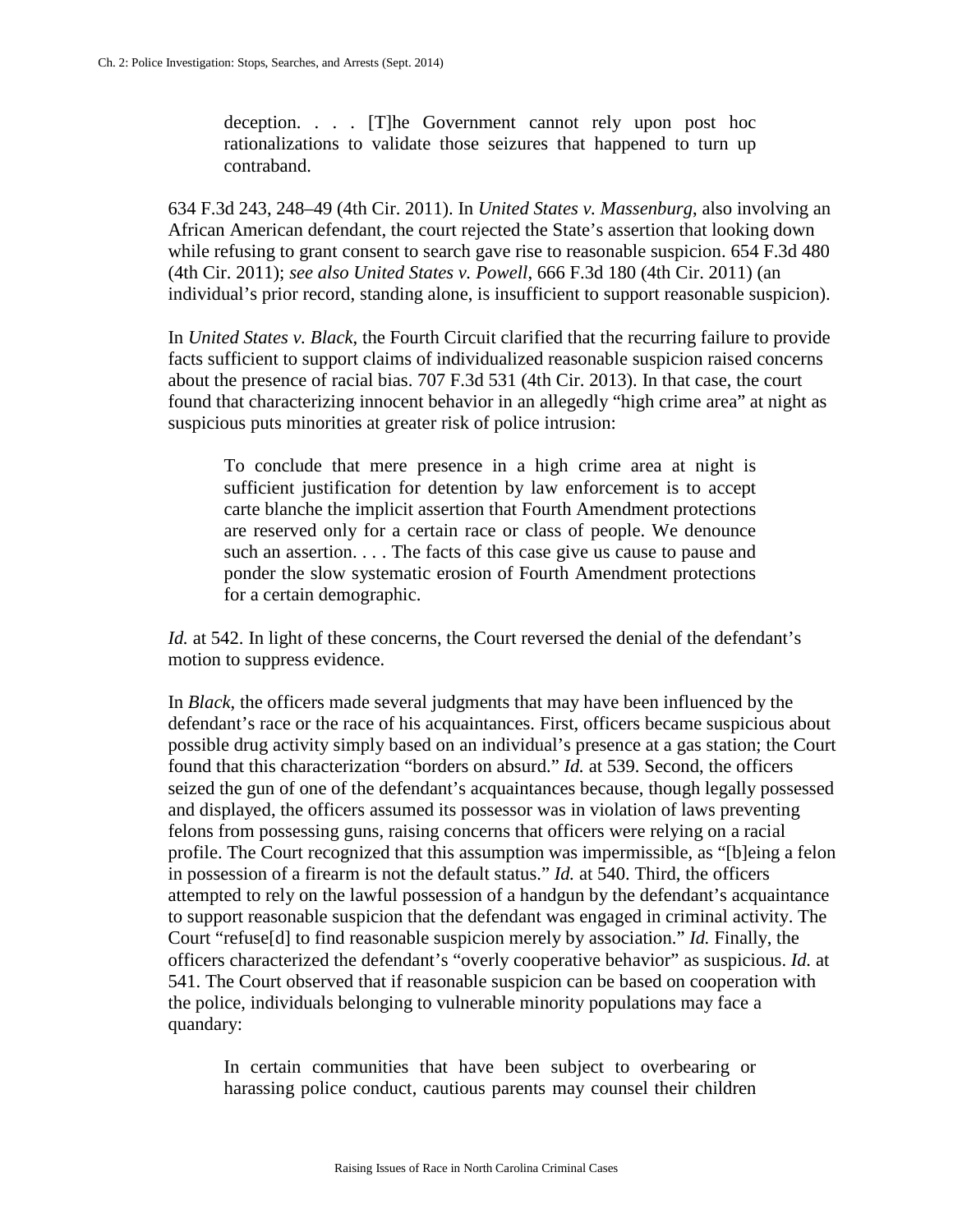to be respective, compliant, and accommodating to police officers, to do everything officers instruct them to do. If police officers can justify unreasonable seizures on a citizen's acquiescence, individuals would have no Fourth Amendment protections unless they interact with officers with the perfect amount of graceful disdain.

*Id*.

### **E. Challenging Proxies for Race Used to Support Reasonable Suspicion**

**"High-crime area" or "high-drug area" as a proxy for race.** A defendant's presence in a "high crime area" is closely correlated with both socioeconomic status and race. *See United States v. Black*, 707 F.3d 531, 542 (4th Cir. 2013) ("In our present society, the demographics of those who reside in high crime neighborhoods often consist of racial minorities and individuals disadvantaged by their social and economic circumstances."). For this reason, concerns arise when a defendant's presence in a "high crime area" is cited as the sole or primary basis for an officer's reasonable suspicion of criminal activity. "The citing of an area as 'high-crime' requires careful examination by the court, because such a description, unless properly limited and factually based, can easily serve as a proxy for race or ethnicity." *United States v. Montero-Camargo*, 208 F.3d 1122, 1138 (9th Cir. 2000); *see also* David A. Harris, *Factors for Reasonable Suspicion: When Black and Poor Means Stopped and Frisked*, 69 IND. L.J. 659, 677–78 (1994) ("African Americans and Hispanic Americans make up almost all of the population in most of the neighborhoods the police regard as high crime areas."). As one commentator notes,

'[H]igh crime area' becomes a centerpiece of the *Terry* analysis, serving almost as a talismanic signal justifying investigative stops. Location in America, in this context, is a proxy for race or ethnicity. By sanctioning investigative stops on little more than the area in which the stop takes place, the phrase 'high crime area' has the effect of criminalizing race.

Lewis R. Katz, *Terry v. Ohio at Thirty Five: A Revisionist's View*, 74 MISS. L.J. 423, 493–94 (2004).

In *United States v. Massenburg,* the Fourth Circuit Court of Appeals condemned this practice, stating that the government's generalized justification for stopping and frisking the defendant would effectively sanction "a regime of general searches of virtually any individual residing in or found in high-crime neighborhoods." 654 F.3d 480, 488 (4th Cir. 2011). The court observed that "general searches" had been decried as "'instruments of slavery . . . and villainy,' which 'place the liberty of every man in the hands of the petty officer.'" *Id*. The court concluded that the officer "lacked the reasonable suspicion needed to conduct a lawful nonconsensual frisk." *Id.* at 496.

Presence in a "high-crime area", in the absence of other suspicious factors, does not constitute reasonable suspicion. *See, e.g., Brown v. Texas,* 443 U.S. 47 (1979); *State v.*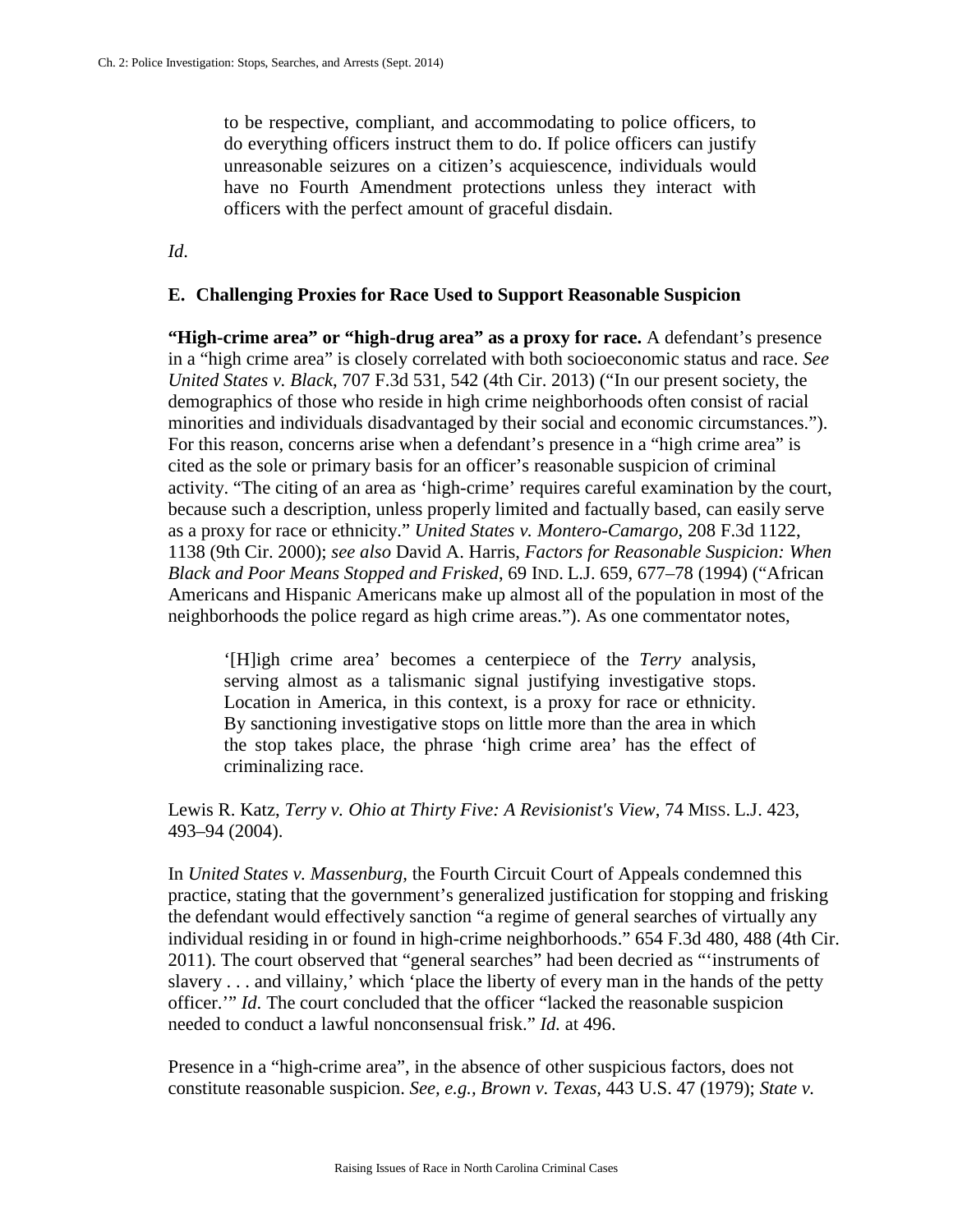*Butler*, 331 N.C. 227, 234–35 (1992) (defendant's presence with others on a corner known for drug-related activity would not, standing alone, justify investigatory stop); *State v. Blackstock*, 165 N.C. App. 50, 58 (2004) (defendant's presence in a high-crime area is a factor that may support reasonable suspicion, but is not sufficient to support a claim of reasonable suspicion on its own). The North Carolina Court of Appeals has also held that running in a "high-crime area" does not give rise to reasonable suspicion when it is not clear that the defendant is fleeing from officers: "To conclude the officers were justified in effectuating an investigatory stop, on these facts, would render any person who is unfortunate enough to live in a high-crime area subject to an investigatory stop merely for the act of running." *State v. White*, 214 N.C. App. 471, 480 (2011). *Cf. Illinois v. Wardlow*, 528 U.S. 119, 124 (2000) (presence in "area of heavy narcotics trafficking," along with headlong, unprovoked flight upon noticing the police provided reasonable suspicion of criminal activity). Recently, the North Carolina Court of Appeals held that walking away from one's companion twice after observing law enforcement officers in an area known for drug activity does not create reasonable suspicion. *State v. Jackson*, \_\_ N.C. App. \_\_, 758 S.E.2d 39 (2014) (distinguishing *Butler*, 331 N.C. 227, 234 (defendant's flight after making eye contact with officers gave rise to reasonable suspicion)), *temporary stay allowed*,  $\_\$  N.C.  $\_\_\_\_\_\_$  S.E.2d  $\_\_\_$  (Jun. 6, 2014).

Courts have struggled with the question of how to evaluate testimony that an area is "high-crime" or "high-drug." The North Carolina Court of Appeals has held that trial courts may not take judicial notice of an area's status as a "high-crime area" since that determination is "no doubt a matter of debate within the community." *Hinkle v. Hartsell*, 131 N.C. App. 833, 837 (1998) (suggesting that the trial court could have determined that the area in question was "high crime" on the basis of testimony to that effect). The U.S. Supreme Court in *Wardlow*, 528 U.S. 119, did not clarify whether an officer's subjective impressions are sufficient to establish the "high-crime area" factor, or whether it must be substantiated with objective proof. As Judge Kozinski explained, "the question is not *whether* the characteristics of the area may be taken into account, but *how* these characteristics are established." *United States v. Montero-Camargo*, 208 F.3d 1122, 1143 (9th Cir. 2000) (Kozinski, J., concurring) (emphasis in original). Considerations include: "(1) what type of evidence should courts require to determine if an area is a high-crime area; (2) what standard of proof should courts adopt to evaluate that metric of crime; and (3) how should courts cabin the 'area' so designated to make it a meaningful and relevant description for Fourth Amendment purposes." Andrew Guthrie Ferguson & Damien Bernache, *The "High-Crime Area" Question: Requiring Verifiable And Quantifiable Evidence For Fourth Amendment Reasonable Suspicion Analysis*, 57 AM. U. L. REV. 1587, 1607 (2008).

Some courts have adopted fairly exacting tests for assessing officers' testimony about "high crime areas." For example, the First Circuit Court of Appeals held that, when considering an officer's testimony that a stop occurred in a "high crime area," a court must identify the relationship between the charged offense and the type of crime the area is known for, the geographic boundaries of the allegedly "high crime area," and the temporal proximity between the evidence of criminal activity and the observations allegedly giving rise to reasonable suspicion. *United States v. Wright*, 485 F.3d 45 (1st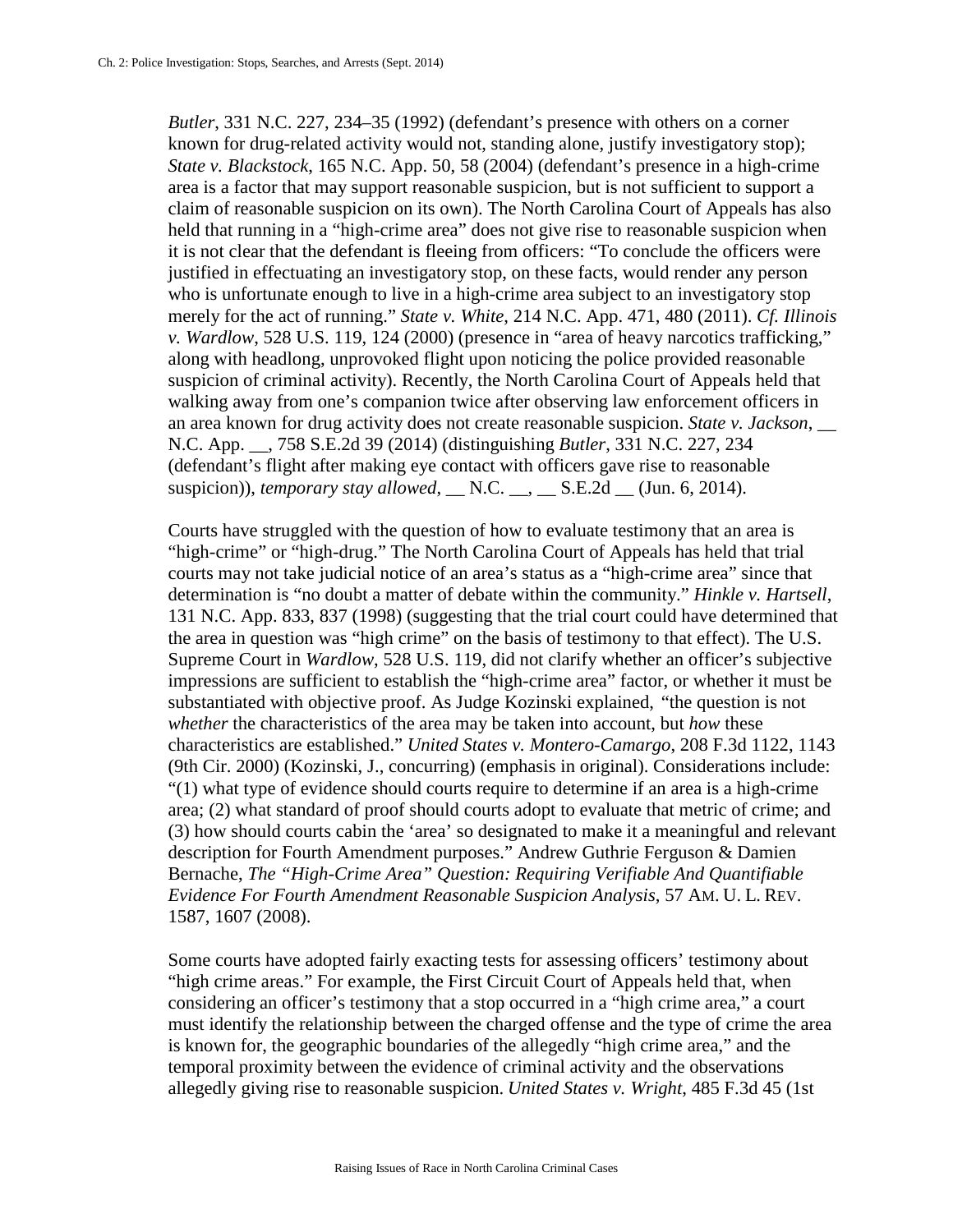Cir. 2007) (cited with approval in *United States v. Swain*, 324 Fed. Appx. 219, 222 (4th Cir. 2009) (unpublished) (observing that "'the high-crime-area' factor, like most [other factors pertaining to reasonable suspicion], can be implicated to varying degrees . . . an open-air drug market location presents a different situation than a parking lot where an occasional drug deal might occur")). *But see State v. Morgan*, 539 N.W.2d 887 (Wis. 1995) (holding that courts should defer to officers' perceptions of "high crime" areas).

**Practice note:** At present, officers' contentions that a stop occurred in a "high crime" area" appear to be escaping careful scrutiny. Counsel should inform the court about approaches taken by courts such as the First Circuit Court of Appeals, and argue that requiring objective proof under articulable standards may discourage unjustified stops and frisks.

If the reasonable suspicion supporting the seizure of your client relates to your client's presence in a "high-crime" or "high-drug" area, you should consider developing evidence that the "high crime area" label is a proxy for "Black neighborhood" or "Latino neighborhood." You may want to seek discovery on, and consider investigating, the following questions:

- Was your client's presence in a "high-crime area" the only or primary factor supporting the officer's alleged reasonable suspicion?
- How strong are the other factors supporting the officer's alleged reasonable suspicion?
- What facts support the officer's characterization of the area in question as a "high" crime area"? How recent are those facts?
- What is the relationship between the grounds for reasonable suspicion supporting the officer's stop of your client and the criminal activity for which the area is allegedly known?
- What are the geographic boundaries of the allegedly "high crime area"?
- What is the demographic composition of the allegedly "high crime area"?
- Does the investigating officer know of any Black or Latino neighborhoods in the county/city that would not be considered "high crime areas"?
- How familiar with the area is the officer in question? How long has he or she worked in or around that area?

**Other proxies for race.** Vehicle age may act as a proxy for race or ethnicity. *See, e.g.*, *United States v. Harvey*, 16 F.3d 109, 110–12 (6th Cir. 1994) (police officer testified that he stopped the car because three young Black males were occupants in an old vehicle). For example, police officers may target older model cars in order to investigate lowincome Latinos for drinking or immigration offenses. *See* Memorandum of Law Racial Profiling – Motion to Dismiss and Motion to Suppress in the Race Materials Bank at [www.ncids.org](http://www.ncids.org/) (select "Training & Resources"). Similarly, vehicles with after-market extras such as large rims, tinted windows, and loud audio systems may be targeted based on a perception that these features fit the profile of Black or Latino drivers and so are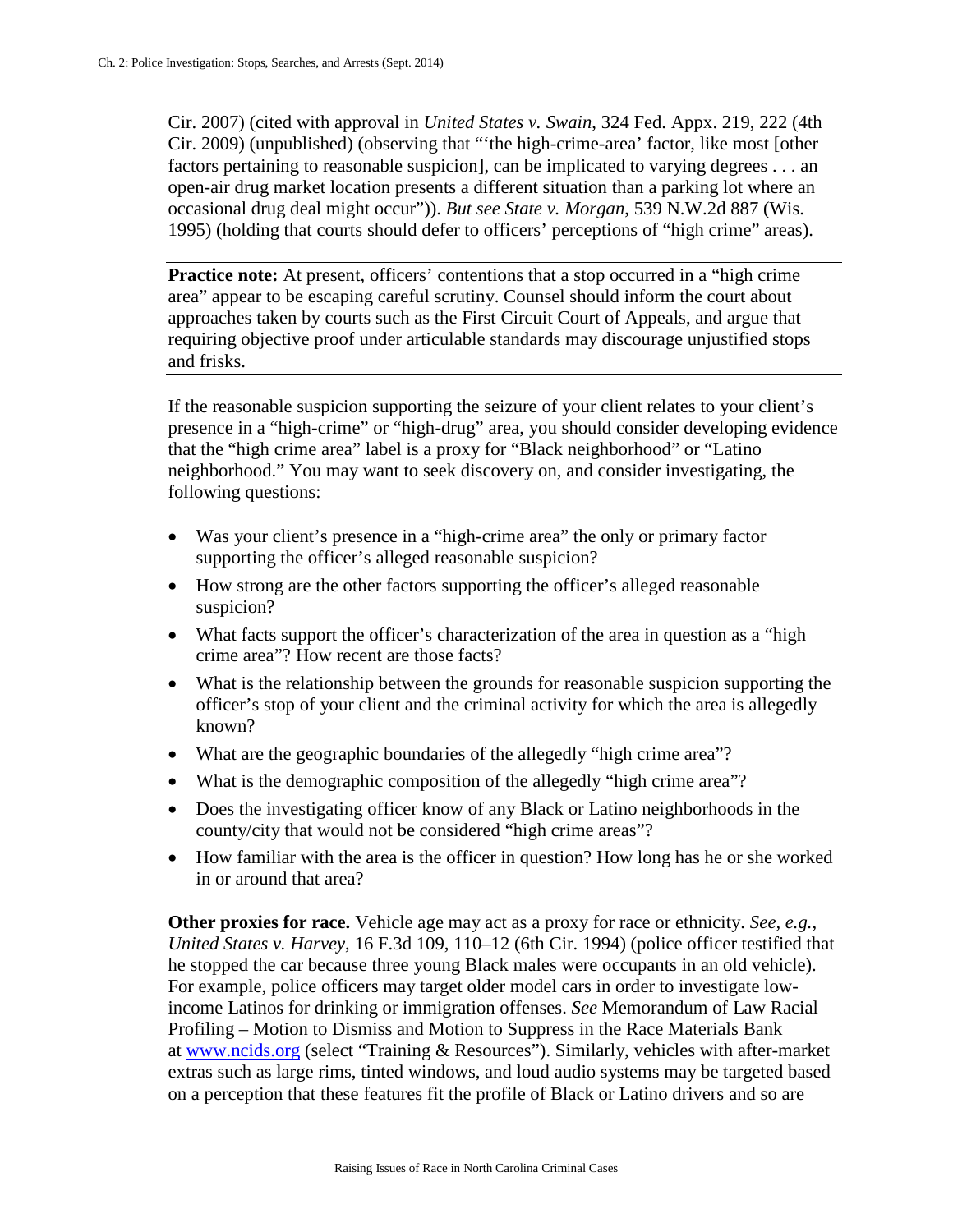more likely to contain contraband. *See, e.g.*, *United States v. Ferguson*, 130 F. Supp. 2d 560, 563 (S.D.N.Y. 2001) (evidence suppressed where officers stopped an African American male because they believed him to be driving a car with "excessively tinted windows"); *see also* Michael L. Birzer, RACIAL PROFILING: THEY STOPPED ME BECAUSE I'M ------------ 97–130 (2012). A prior criminal record could also be seen as a proxy for race, considering that Black people are overrepresented in the population of people with criminal records. *United States v. Powell*, 666 F.3d 180 (4th Cir. 2011) (an individual's prior record, standing alone, is insufficient to support reasonable suspicion).

Defense attorneys concerned that one or more of these vehicle features may have been used as a proxy for race should investigate the types of vehicles the officer has targeted over a representative time period (such as one year before the client's stop) and any departmental training materials on spotting suspicious vehicles. This sort of allegation could be supported by statistics showing the percentage of older model cars on the road in a certain area compared to the percentage of older model cars stopped by a particular officer. *See* Memorandum of Law Racial Profiling – Motion to Dismiss and Motion to Suppress in the Race Materials Bank at [www.ncids.org](http://www.ncids.org/) (select "Training & Resources") (where, during an 18-month time period including defendant's stop, 60.9% of an officer's 905 traffic citations were issued to Latinos and 72.5% were issued to drivers of cars over 10 years old, defendant argued that this data, along with data showing that only 35.4% of cars on the road are over 10 years old, supported his argument that the officer unlawfully used vehicle age as a proxy for low-income, Latino drivers). Counsel can develop crossexamination questions to elicit any pattern of using proxies, and present social science research (such as the articles cited in this section) or expert testimony to link reliance on proxies to racial bias. *See, e.g.,* John Knowles et al., *Racial Bias in Motor Vehicle Searches: Theory and Evidence*, 109 J. POL. ECON. 203, 204 n.2 (2001) (describing Illinois Police training manual informing officers that "tinted windows . . . leased vehicles, [and] religious paraphernalia used to divert suspicion," should arouse officer suspicion).

## **F. Seizures in Reliance on Descriptions of Suspect's Race**

A Fourth Amendment claim may arise when a seizure is based on a description of the suspect that relies primarily or entirely on race. The U.S. Supreme Court has held that race alone does not justify a stop or an arrest. In *United States v. Brignoni-Ponce*, 422 U.S. 873, 887 (1975), the Court declared that "standing alone [Mexican ancestry] does not justify stopping all Mexican-Americans to ask if they are aliens." *See also Brown v. Oneonta*, 221 F.3d 329, 334 (2d Cir. 2000) ("a description of race and gender alone will rarely provide reasonable suspicion justifying a police search or seizure"); *Buffkins v. City of Omaha*, 922 F.2d 465, 467, 470 (8th Cir. 1990) (holding that a tip that a black person or persons arriving on a flight from Denver would be importing cocaine to the Omaha, Nebraska, area before 5:00 p.m. on March 17, 1987, was not sufficient to justify *Terry* stop of a Black woman carrying toy animal); *Orhorhaghe v. INS*, 38 F.3d 488, 497 (9th Cir. 1994) (no reasonable suspicion justified seizure where sole basis was racial background or national origin, assumed from defendant's "foreign-sounding" surname); *Brown v. United States*, 590 A.2d 1008, 1019 (D.C. 1991) (no reasonable suspicion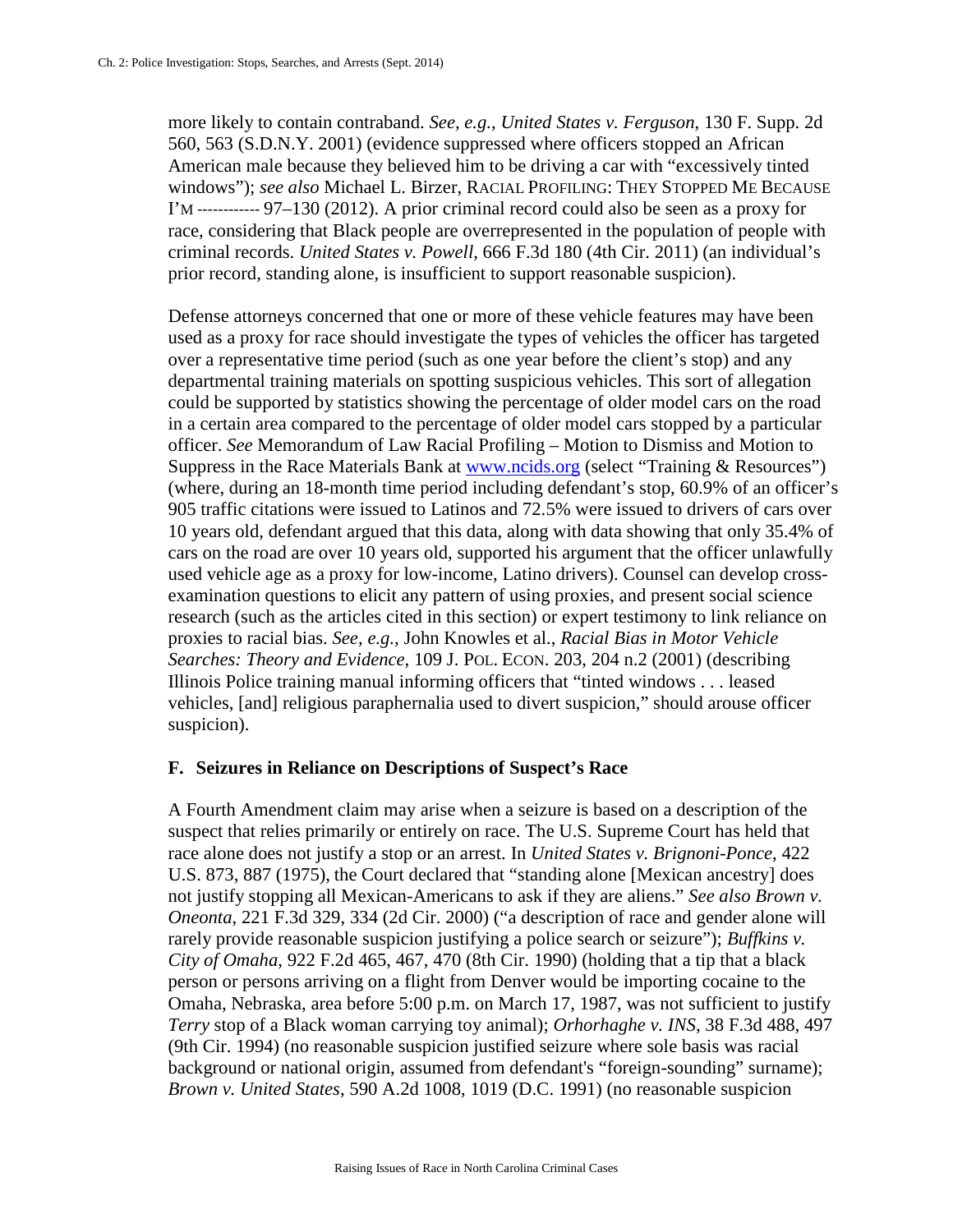supported *Terry* stop; general race-based description of suspect could have matched many neighborhood residents and "no meaningful similarities had been positively established except that Brown . . . is a black male"); *see also* Dov Fox, *The Second Generation of Racial Profiling*, 38 AM.J. CRIM. L. 49 (2010) (arguing that, while judges and scholars generally view reliance on race-based suspect descriptions as legitimate, they will become harder to defend as advances in forensic technology allow more reliable identifiers of an offender's appearance).

### **G. Equal Protection Challenges to Seizures**

North Carolina defendants have relied on the rights guaranteed by the Equal Protection Clause and article I, section 19 of the N.C. Constitution to challenge practices such as stopping motorists for "driving while black," *State v. Ivey*, 360 N.C. 562, 564 (2006), *abrogated in part on other grounds by State v. Styles*, 362 N.C. 412 (2008), and targeting Hispanic drivers for traffic stops, *State v. Mendez*, 216 N.C. App. 587 (2011) (unpublished); *see also* Order Allowing Motion to Suppress in the Race Materials Bank at [www.ncids.org](http://www.ncids.org/) (select "Training and Resources"). Claims based on the state and federal guarantees of equal protection must show that the challenged police action was motivated by a discriminatory intent and produced a discriminatory effect. *See supra* § 2.3, Equal Protection Challenges to Police Action. This subsection addresses procedures for raising equal protection challenges to the use of racial profiling in traffic and pedestrian stops, along with considerations that arise in these contexts.

**Direct evidence of discriminatory intent.** Defendants are in the best position to demonstrate discriminatory intent when they possess direct evidence that an officer's action was racially motivated. Such evidence is often hard to uncover. *U.S. v. Avery*, 137 F.3d 343, 355 (6th Cir. 1997) (noting that "discrimination can be proved through direct evidence, which seldom exists"). However, there are times when officers candidly acknowledge that a defendant's race played a role in the officer's decision to initiate a stop. *See United States v. Weaver*, 966 F.2d 391 (8th Cir. 1992) (officers testified that they stopped defendant at least in part because he was a young black male who fit the racial profile of a drug trafficker); *United States v. Condelee*, 915 F.2d 1206 (8th Cir. 1990) (same); *Chavez v. Illinois State Police*, 251 F.3d 612, 625 (7th Cir. 2001) (officer "asked if he could search [African American defendant's] car, twice stating that one can never tell with 'you people'"); *State v. Villeda*, 165 N.C. App. 431 (2004) (trooper at issue stated personal opinion that "Hispanics are more prone than other races to get in a car after they have been drinking").

While such evidence may not immediately be evident, it sometimes can be uncovered through investigation. The first place to start is with the client. Counsel should seek a detailed narrative of the stop to learn the nature of the interaction. In addition to the usual considerations, including the length of the stop, questions unrelated to the initial purpose of the stop, the use of drug dogs on a routine traffic stop, calls for backup, requests to step out of the car, rough treatment, requests to search, or roadside searches, be alert to whether the officer: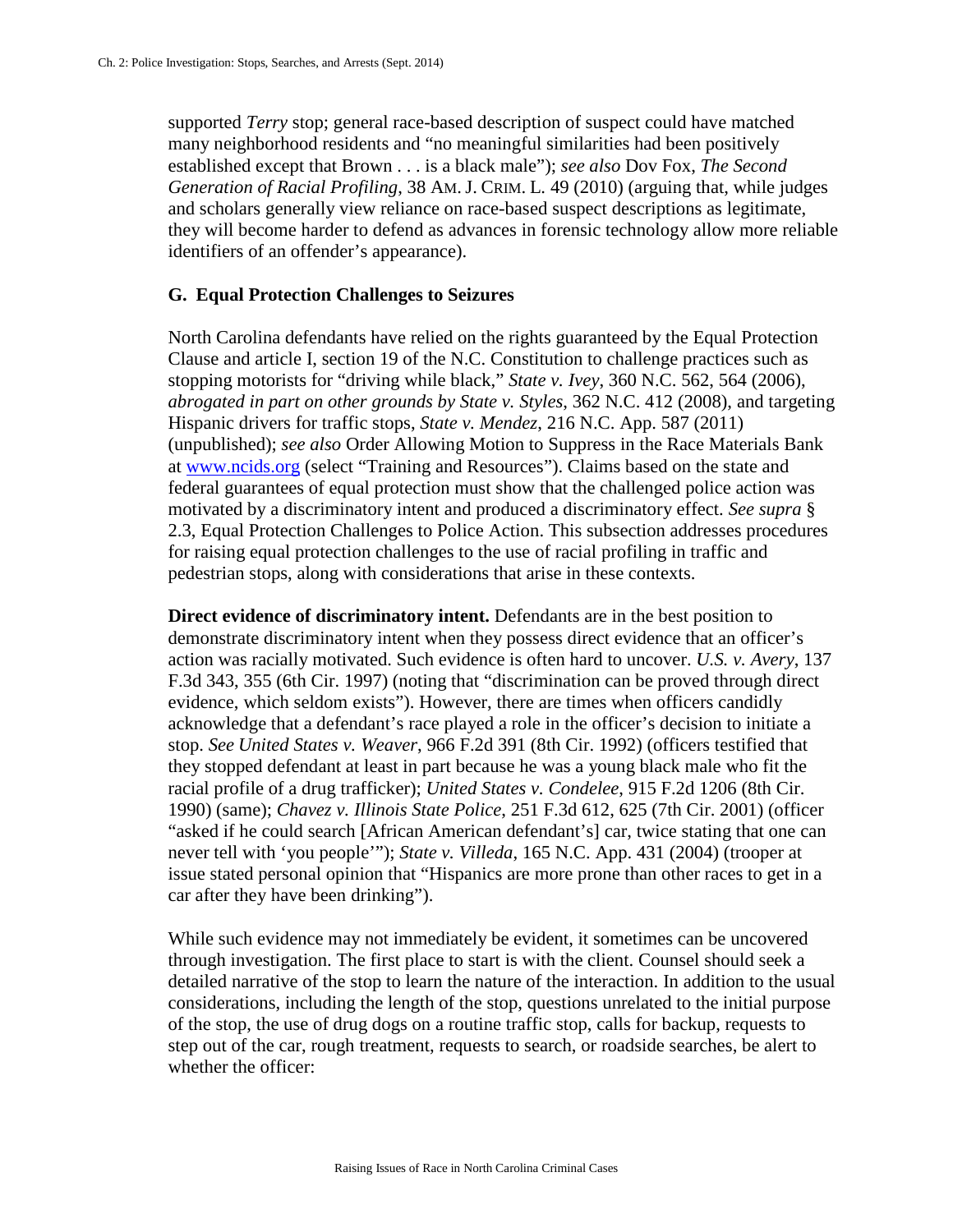- questioned the client about matters such as gang membership or immigration status not relevant to the asserted ground for the stop;
- questioned the client about his reason for being in the present location, or suggested that the client should not have been in the area (if predominantly white);
- stopped the client in an area frequented primarily by members of the defendant's race, for example, near the Mercado Latino; or
- made reference to minorities or a minority group.

**Statistical evidence of discriminatory intent.** In addition to direct evidence of discriminatory intent, attorneys may use statistical evidence, typically along with other circumstantial evidence, to support claims of discriminatory intent. *See Washington v. Davis*, 426 U.S. 229, 242 (1976) ("[A]n invidious discriminatory purpose may often be inferred from the totality of the relevant facts, including the fact, if it is true, that the [practice] bears more heavily on one race than another"); *State v. Soto*, 734 A.2d 350, 360 (N.J. Super. Ct. Law Div. 1996) ("While defendants have the burden of proving 'the existence of purposeful discrimination,' discriminatory intent may be inferred from statistical proof presenting a stark pattern or an even less extreme pattern in certain limited contexts" (quoting *McCleskey v. Kemp*, 481 U.S. 279 (1987))). *See supra*  "Discriminatory purpose" in § 2.3C, Elements of a Selective Enforcement Claim; *infra* § 2.6H, Types of Statistical Evidence Supporting Equal Protection Claims.

**Statistical evidence of discriminatory effect.** Defendants raising selective enforcement claims in the context of pretextual stops will almost always need to support their motions with statistical evidence of a discriminatory effect. In most cases, statistical evidence will be required to show that the challenged practice had a discriminatory effect on a discrete racial group to which the defendant belongs. *Chavez v. Illinois State Police*, 251 F.3d 612, 638 (2001). Factors to consider when assembling statistical evidence are discussed in greater detail below.

# **H. Types of Statistical Evidence Supporting Equal Protection Claims**

Not all statistical evidence carries the same weight. "[S]tatistics are not irrefutable; they come in infinite variety and, like any other kind of evidence, they may be rebutted. In short, their usefulness depends on all of the surrounding facts and circumstances." *International Bhd. of Teamsters v. United States*, 431 U.S. 324, 340 (1977). In claims of selective enforcement, "[t]he statistics proffered must address the crucial question of whether one class is being treated differently from another class that is otherwise similarly situated." *Chavez v. Illinois State Police*, 251 F.3d 612, 638 (7th Cir. 2001). Defendants have attempted to make this statistical showing in a number of different ways; there is no one approach.

**Surveys of traffic law violators compared to traffic stop data supported claim of selective enforcement.** In *State v. Soto*, 734 A.2d 350, 360 (N.J. Super. Ct. Law Div. 1996), the court considered comprehensive surveys covering both the racial composition of motorists on a particular stretch of the New Jersey Turnpike (the "traffic survey") and the racial composition of motorists observed violating speeding and other moving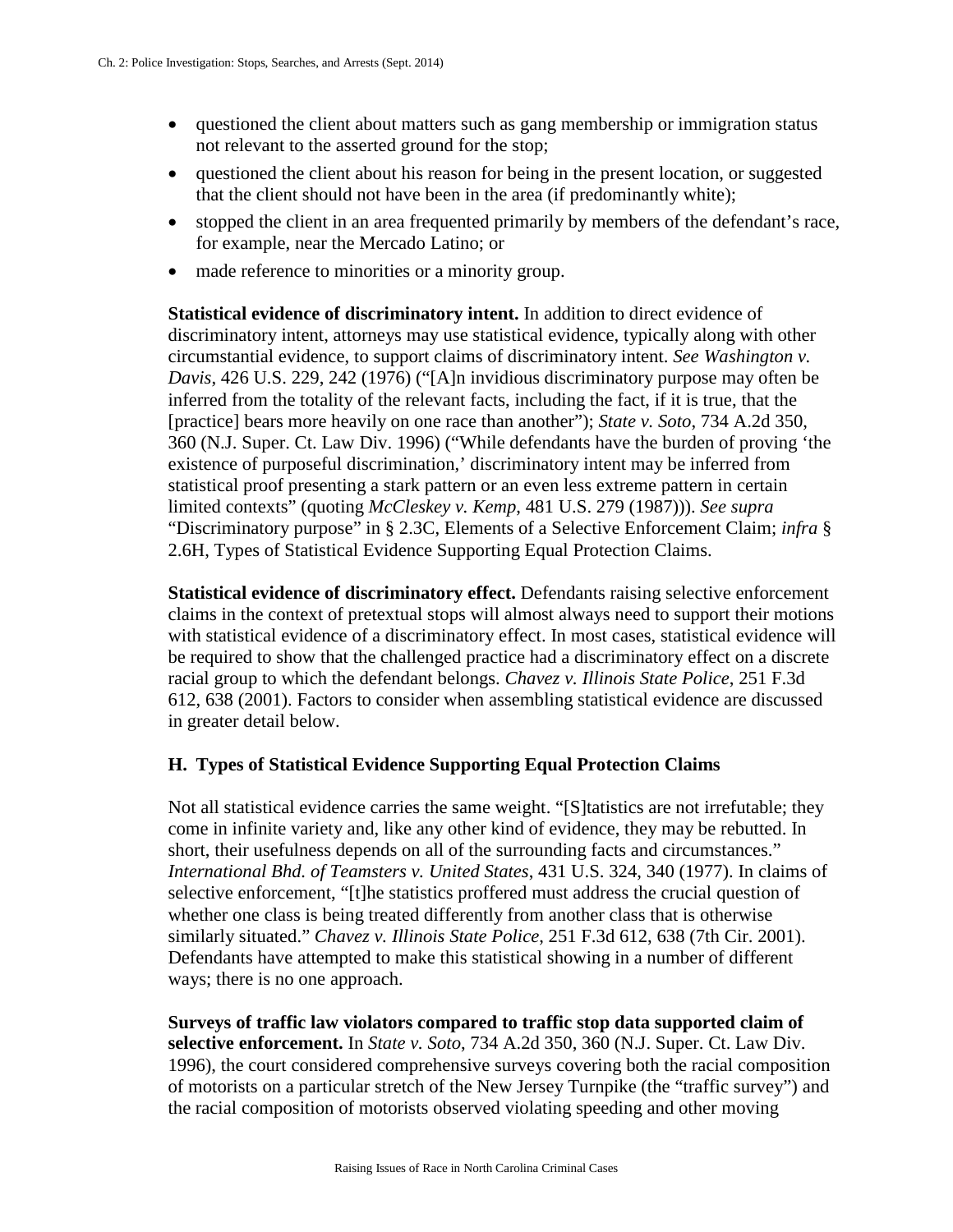violation laws along the same stretch of the interstate (the "violation survey"). These surveys indicated that the motorist population was 13.5% black and the violator population was 15% black, while the traffic stop data indicated that 46.2% of motorists stopped on this particular stretch of highway were black. Black motorists were thus 4.85 times more likely than white motorists to be stopped on this particular stretch of interstate. The judge found that the unrebutted surveys were well designed and statistically reliable and that they supported a finding that the state troopers engaged in a "de facto policy" of targeting black motorists in violation of the Equal Protection Clause. The judge therefore granted the defendants' motion to suppress evidence obtained through traffic stops of black motorists on this stretch of highway. *See also State v. Kennedy*, 588 A.2d 834 (N.J. Super. App. Div. 1991); *Wilkins v. Maryland State Police*, No. MJG-93-468 (D. Md. 2003) (lawsuit that concluded in a Consent Decree outlining a new Maryland State Police policy to prevent racial profiling); *[United States' Reply in](http://ftpcontent5.worldnow.com/wncn/pdf/exhibitC.pdf)  [Support of its Motion to Modify the Expert Disclosure Deadline as to a Single Expert](http://ftpcontent5.worldnow.com/wncn/pdf/exhibitC.pdf)*, [Exhibit C at 2–3,](http://ftpcontent5.worldnow.com/wncn/pdf/exhibitC.pdf) *United States v. Terry Johnson*, No. 12-cv-1349.

In cases where a comparison of bare traffic stop data to census data reflects racial disparities in traffic stops, you may be able to petition the court for funds for an expert to conduct the type of study described above. For sources of basic statistical information that may be part of a claim or support a request for funds for further study, see *infra*  "Data sources relevant to North Carolina traffic stops" in § 2.6I, Collecting Traffic Stop Data to Support Equal Protection Claims. For a discussion of obtaining an expert for an indigent defendant, see 1 NORTH CAROLINA DEFENDER MANUAL Ch. 5 (Experts and Other Assistance) (2d ed. 2013).

**Comprehensive statistics of stops may be enough to satisfy both effect and intent prongs of equal protection claim.** *See State v. Soto*, 734 A.2d 350, 360 (N.J. Super. Ct. Law Div. 1996) ("While defendants have the burden of proving the existence of purposeful discrimination, discriminatory intent may be inferred from statistical proof presenting a stark pattern or an even less extreme pattern in certain limited contexts. . . . [D]iscriminatory intent may be inferred from statistical proof in a traffic stop context probably because only uniform variables [violations of New Jersey motor vehicle statutes] are relevant to the challenged stops and the State has an opportunity to explain the statistical disparity.") (internal quotation and citation omitted).

**Comparisons of officers' patterns more significant when officers conduct similar work.** *See United States v. Hare*, 308 F.Supp.2d 955, 966 (D. Neb. 2004) (defendants' general statistics comparing all troopers within a troop area rather than similarly situated troopers with similar patrols "prove almost nothing") (citing *United States v. Alcaraz-Arellano*, 302 F.Supp.2d 1217 (D. Kan. 2004) (evidence that a deputy stopped more Latinos than others in the sheriff's department was not meaningful because deputy in question patrolled I-70 almost exclusively while other deputies did not)); *see also*  Michael R. Smith, *Depoliticizing Racial Profiling: Suggestions for the Limited Use and Management of Race in Police Decision-Making*, 15 GEO. MASON U. CIV. RTS. L.J. 219, 247 (2005) ("A promising technique for assessing potential discrimination in the traffic stop practices of a particular officer is to compare the racial composition of the officer's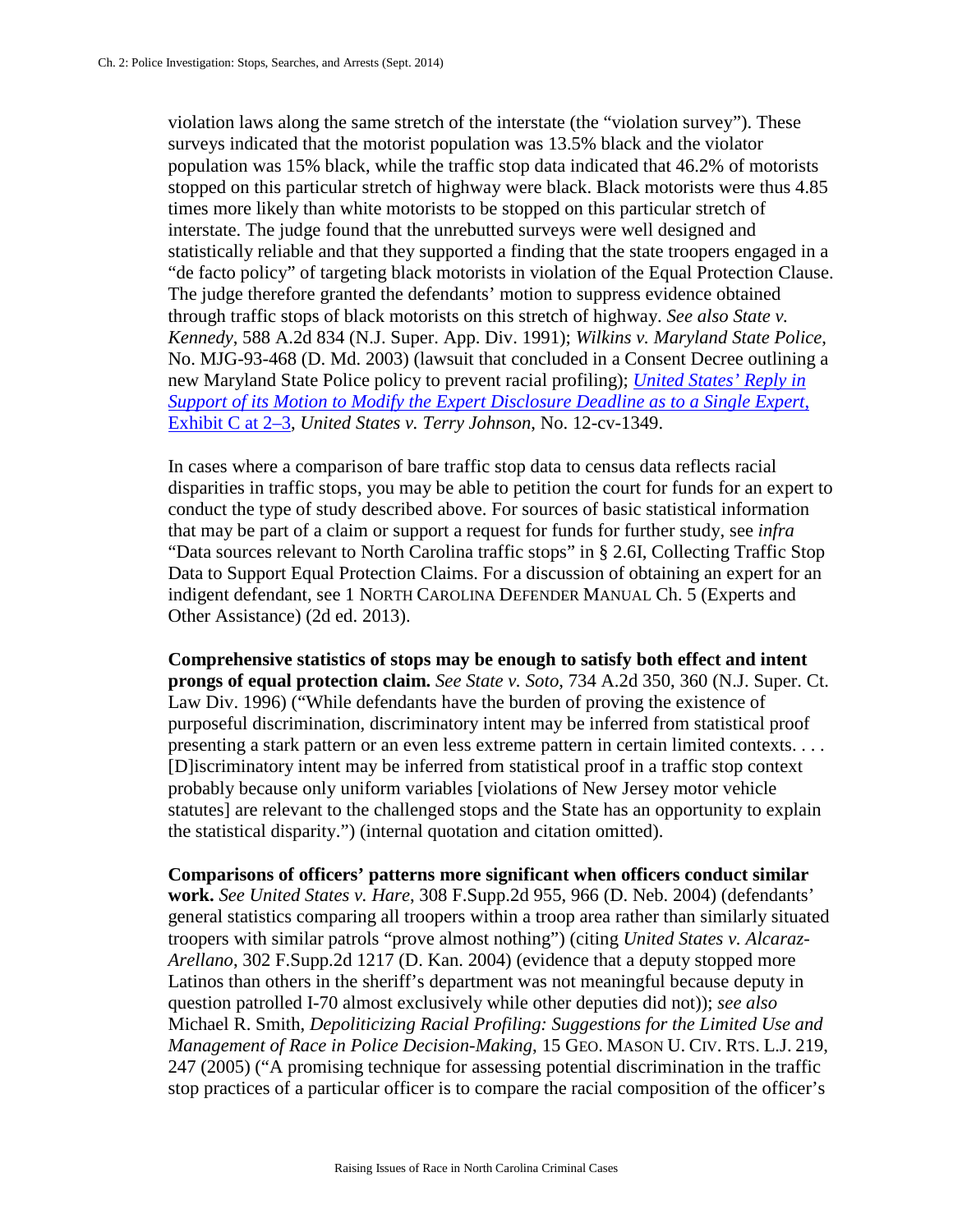stops to the racial composition of stops make by other officers who work the same assignment in the same general area and at approximately the same time of day."). When collecting data about officers conducting similar work, "sound methodological practice requires comparing officers' stops to a cohort of other officers by similar job assignment, geographic location, and time of day." *Id*. at 250–56 (providing an example of a study that accounted for such variables). This approach has been referred to as "internal benchmarking," and it has been accepted by at least one federal court as partial evidence of selective enforcement. *Id.*; *United States v. Mesa-Roche*, 288 F. Supp. 2d 1172, 1190 (D. Kan. 2003).

**Statewide census data not a proxy for the racial composition of motorists on a particular stretch of highway.** *See Chavez v. Illinois State Police*, 251 F.3d 612, 644 (7th Cir. 2001) (no prima facie case of selective enforcement because benchmark data used for comparison with traffic stop data were statewide census figures, which "tell us very little about the number of Hispanics and African Americans driving on [the] Illinois interstate highways [at issue in this case], which is crucial to determining the population of motorists encountered by the . . . officers"). Tailored benchmarks, such as census data regarding the population in a specific area within a city or survey data reflecting the demographic composition of motorists on a particular stretch of road, will be more persuasive than generalized statewide census data. For further discussion of trafficspecific data available in North Carolina, see *infra* § 2.6I, Collecting Traffic Stop Data to Support Equal Protection Claims.

**Defendant's statistical evidence should be from a relevant time period including the defendant's case, or as contemporaneous as possible.** *See United States v. Barlow*, 310 F.3d 1007, 1011–12 (7th Cir. 2002) (citing with approval surveys conducted in *Soto*, which were conducted two years after the end of the time period relevant to the selective enforcement claims, but were relevant for comparative purposes because "there was no evidence that traffic patterns had changed between 1991 and 1993").

#### **I. Collecting Traffic Stop Data to Support Equal Protection Claims**

**North Carolina requirements for collection of traffic stop data.** North Carolina lawmakers responded to concerns over possible racial profiling in traffic stops by passing legislation mandating the collection of traffic stop data encompassing, among other statistics, the "[i]dentifying characteristics of the drivers stopped, including the race or ethnicity" and "the race or ethnicity . . . of each person searched." *See* G.S. 114-10.01. Pursuant to this law, the Division of Criminal Information of the North Carolina Department of Justice must collect statistics on traffic stops by state troopers and other state law enforcement officers. *Id.* This statute also requires the Division to collect statistics on many local law enforcement agencies. *Id.* In 2009, the law was amended by "An Act . . . to Prevent Racial Profiling and to Provide for the Care of Minor Children When Present at the Arrest of Certain Adults." S.L. 2009-544. As a result of this amendment, agencies that fail to submit traffic stop statistics to the Division of Criminal Statistics in compliance with the data collection law shall be penalized and ineligible to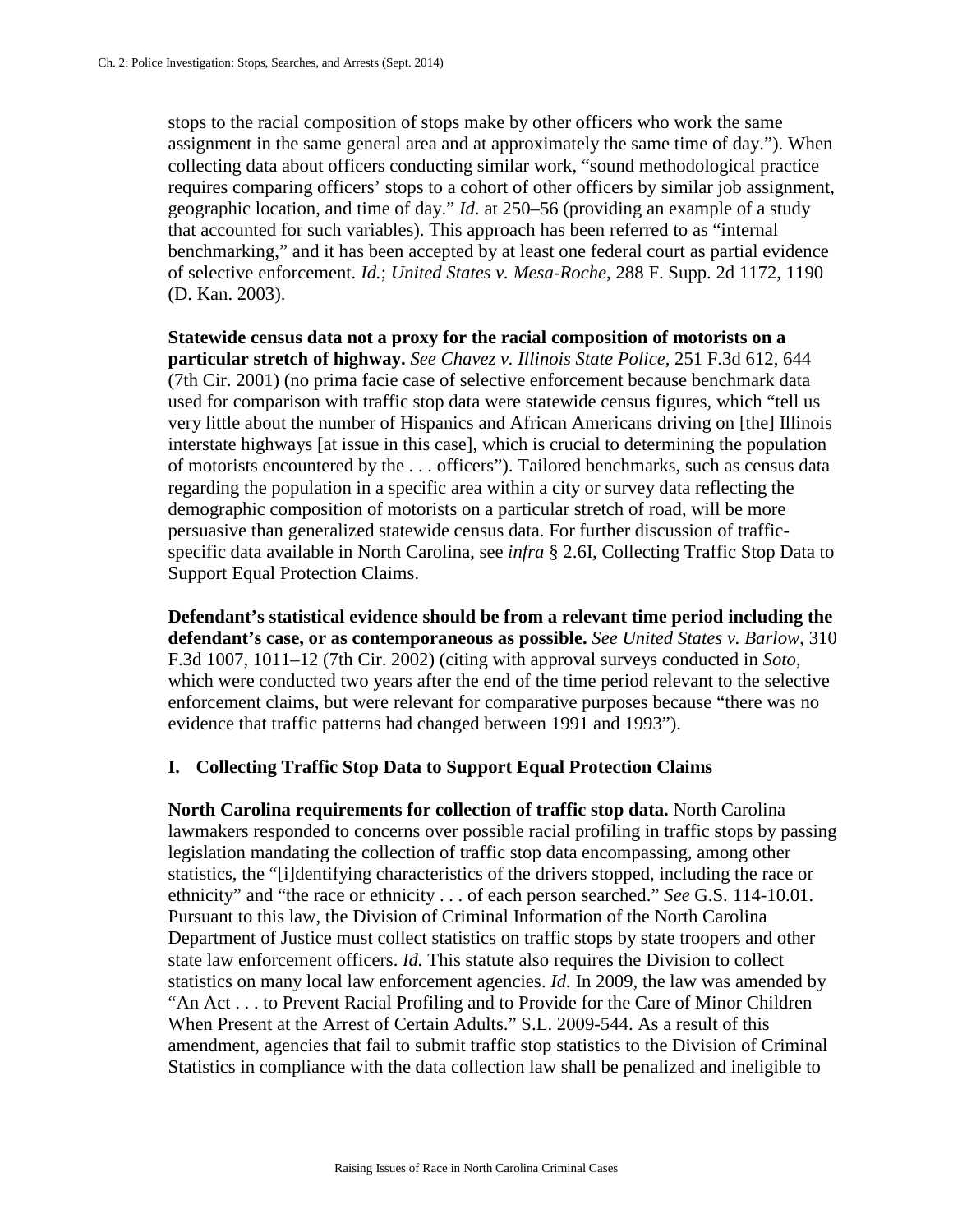receive any state law enforcement grants until the required data is submitted. G.S. 114- 10.01(d1).

**Data sources relevant to North Carolina traffic stops**. Defense attorneys seeking data relevant to North Carolina traffic stops may consult a number of relevant sources. Traffic stop reports reflecting traffic stop data collected pursuant to G.S. 114-10, including reports identifying the race and ethnicity of drivers or passengers stopped and/or searched, may be accessed on the [North Carolina Traffic Stop Statistics](http://trafficstops.ncdoj.gov/) section of the department's website. This web-based tool allows users to create reports reflecting stops, searches, and enforcement actions taken by various law enforcement agencies during time periods designated by the user. The Baumgartner study, analyzing approximately thirteen million North Carolina traffic stops made between January 1, 2000 and June 14, 2011, may be accessed on the website of the [North Carolina Commission on Racial and](https://www.ncaj.com/index.cfm?pg=NCCREDPublications)  [Ethnic Disparities in the Criminal Justice System,](https://www.ncaj.com/index.cfm?pg=NCCREDPublications) which also contains additional publications and resources potentially relevant to North Carolina traffic stops. Traffic stop data collected by the U.S. Bureau of Justice Statistics is available on the [Traffic](http://www.bjs.gov/index.cfm?ty=tp&tid=702)  Stops [section of the Bureau of Justice Statistics website.](http://www.bjs.gov/index.cfm?ty=tp&tid=702) U.S. Census Data, which in some circumstances may be relevant to selective enforcement claims, may be found on the [U.S. Census Bureau's website.](http://quickfacts.census.gov/qfd/states/37000.html) *See* Michael R. Smith, *Depoliticizing Racial Profiling: Suggestions for the Limited Use and Management of Race in Police Decision-Making*, 15 GEO. MASON U. CIV. RTS. L.J. 219, 251–56 (2005) (describing study in which traffic stops were mapped and aggregated by census area, allowing for comparison with census data).

An additional resource for lawyers seeking North Carolina traffic stop data is currently under development by the Southern Coalition for Social Justice ("SCSJ"). SCSJ is developing a website to help users analyze possible racial disparities in traffic stops, searches, and arrests conducted by North Carolina law enforcement officers. The website will allow users to:

- generate statistical reports, drawn from the aggregate data reported to the SBI pursuant to G.S. 114-10.01, detailing the relative probability of Black, White, and Latino motorists being searched when stopped by a particular department for a given offense;
- access statewide averages for comparative purposes;
- generate reports on contraband discovery rates, broken down by race, age, and gender;
- identify any departments in North Carolina that are not in compliance with the requirements imposed by the data collection statute;
- use the website as a management tool within law enforcement agencies to identify officers generating the largest racial disparities.

The website, which will be available beginning in late 2014 or early 2015 and updated regularly, will include all reported traffic stops that have occurred in the state of North Carolina since January 1, 2000—currently an estimated 14 million. Questions about the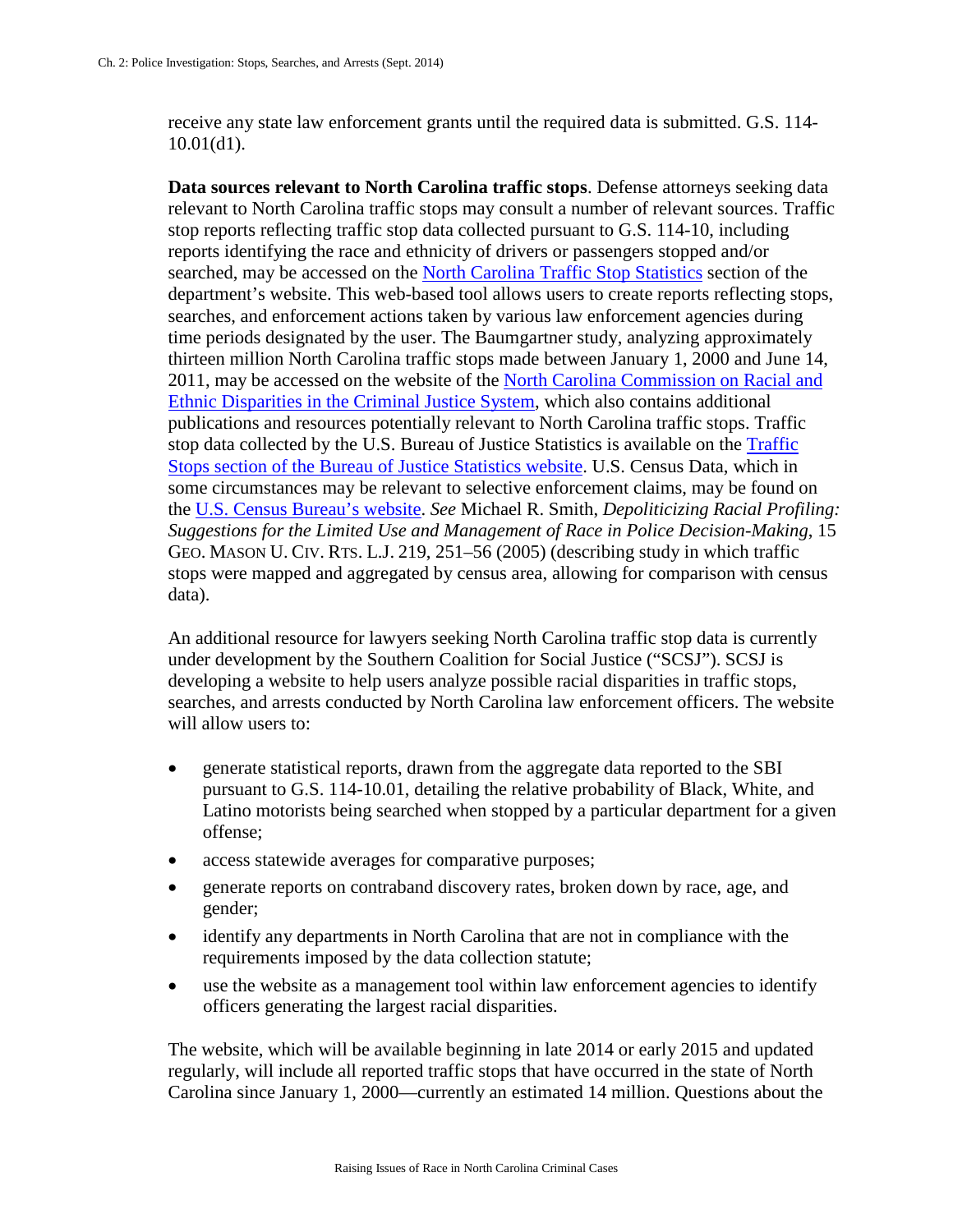website may be directed to SCSJ attorney and Soros Justice Fellow Ian A. Mance at [ianmance@southerncoalition.org,](mailto:ianmance@southerncoalition.org) who, at the time of publication, was available to assist attorneys in analyzing traffic stop data as necessary.

In some cases, attorneys may be able to enlist academics, researchers, consultants, or graduate students to assist with statistical analyses. *See, e.g.*, [Lamberth Consulting,](http://www.lamberthconsulting.com/) LAMBERTHCONSULTING.COM (consulting firm providing racial profiling assessment, training, and communication services to a range of clients). Traffic stop data study author Frank Baumgartner may be able to either assist attorneys in analyzing traffic stop data or direct attorneys to someone else who can do so. For a list of other relevant data sources, see *infra* Chapter 10, Sources of Information about Matters of Race.

**Gathering, interpreting, and analyzing traffic stop data.** Data collected pursuant to the traffic data collection law is an important source for attorneys litigating equal protection challenges to traffic stops. In addition to accessing traffic stop data and data analysis through the NC DOJ website and, eventually, SCSJ's website, attorneys may obtain the underlying information used to create the reports required under G.S. 114- 10.01 by submitting a request to the SBI Traffic Stop Unit for the information collected on SBI-122 forms. *See* SBI-122 Traffic Stop Form in the Race Materials Bank at [www.ncids.org](http://www.ncids.org/) (select "Training & Resources"). The SBI-122 forms contain data entered by the officer and forwarded electronically to the SBI Traffic Stops Unit by the officer's agency. This data is likely to be more extensive than the data contained in court files for cases arising out of traffic stops. A subpoena or court order should not be necessary to obtain these records. Unless a specific statutory exception exists, records maintained by state and local government agencies are public records. *See generally News and Observer Publishing Co. v. Poole,* 330 N.C. 465 (1992). Counsel may tailor the request by asking for data for all stops made by the law enforcement agency in question during the time period and in the geographic location in which the client was stopped. *See* Sample Request for SBI-122 Records in the Race Materials Bank at [www.ncids.org](http://www.ncids.org/) (select "Training & Resources"). Alternatively, counsel may submit a public records request to the relevant law enforcement agency for the traffic stop data sought. *See* Request for Public Records and Affidavit in Support of Motion to Suppress Illegal Stop and Illegal Search (noting that the contents of the affidavit were based in part on materials provided by the sheriff's department in response to a public records request) in the Race Materials Bank at [www.ncids.org](http://www.ncids.org/) (select "Training and Resources").

In recent years, officers have begun to use additional numeric codes when entering the required data on the SBI-122 forms. For example, a motorist's race may be recorded as "3" and sex may be identified as "1". Thus, attorneys must use a glossary of codes to decipher the recent forms. A glossary may be found in the Race Materials Bank at [www.ncids.org](http://www.ncids.org/) (select "Training & Resources").

The officer's name is not included on the SBI-122 forms. In place of a name, the officer enters a number that is assigned by the officer's employing agency. G.S. 114-10.01(d) states that the "correlation between the identification numbers and the names of the officers shall not be a public record." Although this information is not available to the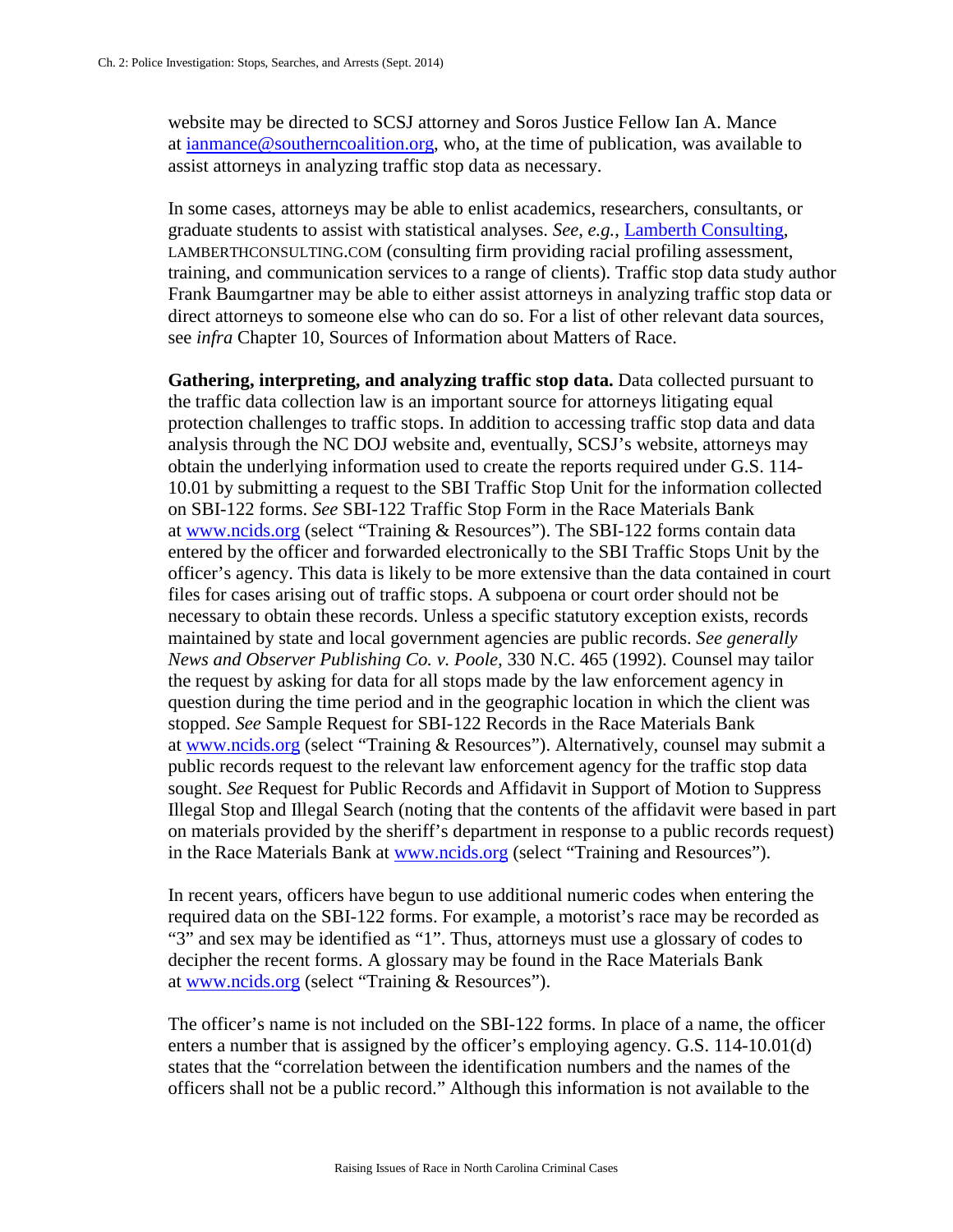public generally, the statute allows the officer's employing agency to disclose this information when required by a court order to resolve a claim or defense before the court. Motions for disclosure of an officer's identification number may be made before or alongside motions to suppress evidence arising out of a stop or search. See Motion to Suppress Illegal Stop and Search and Motion to Disclose Officer's ID Number in the Race Materials Bank at [www.ncids.org](http://www.ncids.org/) (select "Training & Resources"). In addition to seeking disclosure of such information through a court order, some North Carolina attorneys have determined the identity of individual stopping officers associated with the SBI-122 numbers by comparing public court files with the data in the SBI-122 forms. For example, Durham attorney Kerstin Walker Sutton of Sutton & Lindsay, PLLC, has compared data from SBI forms, ACIS, and court files to determine an officer's SBI-122 number and analyze whether the evidence supported a claim of selective enforcement. *See* Attorney Kerstin Walker Sutton's Method for Analyzing Traffic Stop Data and Example from Litigated Case in the Race Materials Bank at [www.ncids.org](http://www.ncids.org/) (select "Training & Resources"). In these cases, identifying the officer listed on the SBI-122 forms allowed her to examine possible enforcement patterns across all traffic stops by the officer, not just those that resulted in the filing of formal charges. *See id.*

**Examples of traffic stop data collection using ACIS.** In a case that was eventually heard in the North Carolina Court of Appeals, defense attorneys overheard a trooper discussing racially profiling Latino drivers for vehicle stops. An attorney who represented a Latino man who had been stopped by this trooper used ACIS to obtain the numbers of all of the citations issued by the trooper. Still using ACIS, she learned the race of the individuals who had received the citations. Based on this data, the attorney concluded that over a 14-month period, 71% of DWI citations issued by the trooper in question were issued to Latinos. In contrast, 2000 Census data revealed that Latinos made up approximately 32% of the population in one of the concentrated areas of the trooper's stops. This data, along with the statements heard by defense attorneys, formed the basis of a successful motion to suppress in the trial court based on the Equal Protection Clause of the Fourteenth Amendment and Article I, Sec. 19 of the North Carolina Constitution. Although the North Carolina Court of Appeals did not reach the equal protection claim, it concluded that the trooper had no reasonable suspicion of criminal activity because, contrary to his testimony, he was not able to observe the defendant's seat belt. *State v. Villeda*, 165 N.C. App. 431 (2004); *see also supra* § 2.3A, Equal Protection Claims May Strengthen Fourth Amendment Challenges. For materials about ACIS data, see Discovery Order in Selective Enforcement Case; Order for Production and Review of Evidence; and AOC Computer Instructions in the Race Materials Bank at [www.ncids.org](http://www.ncids.org/) (select "Training & Resources").

**Case study: Using traffic stop data as a management tool.** In the following anecdote, Chapel Hill Police Chief Christopher Blue explains how his office uses the traffic stop data collected on SBI-122 forms as a management tool. *See supra* "Gathering, interpreting, and analyzing traffic stop data" in this subsection I (explaining contents of SBI-122 forms).

In 2012, the Chapel Hill Police Department developed a process to conduct reviews of our officers' traffic stops to identify any irregularities or patterns in them. At the time, some law enforcement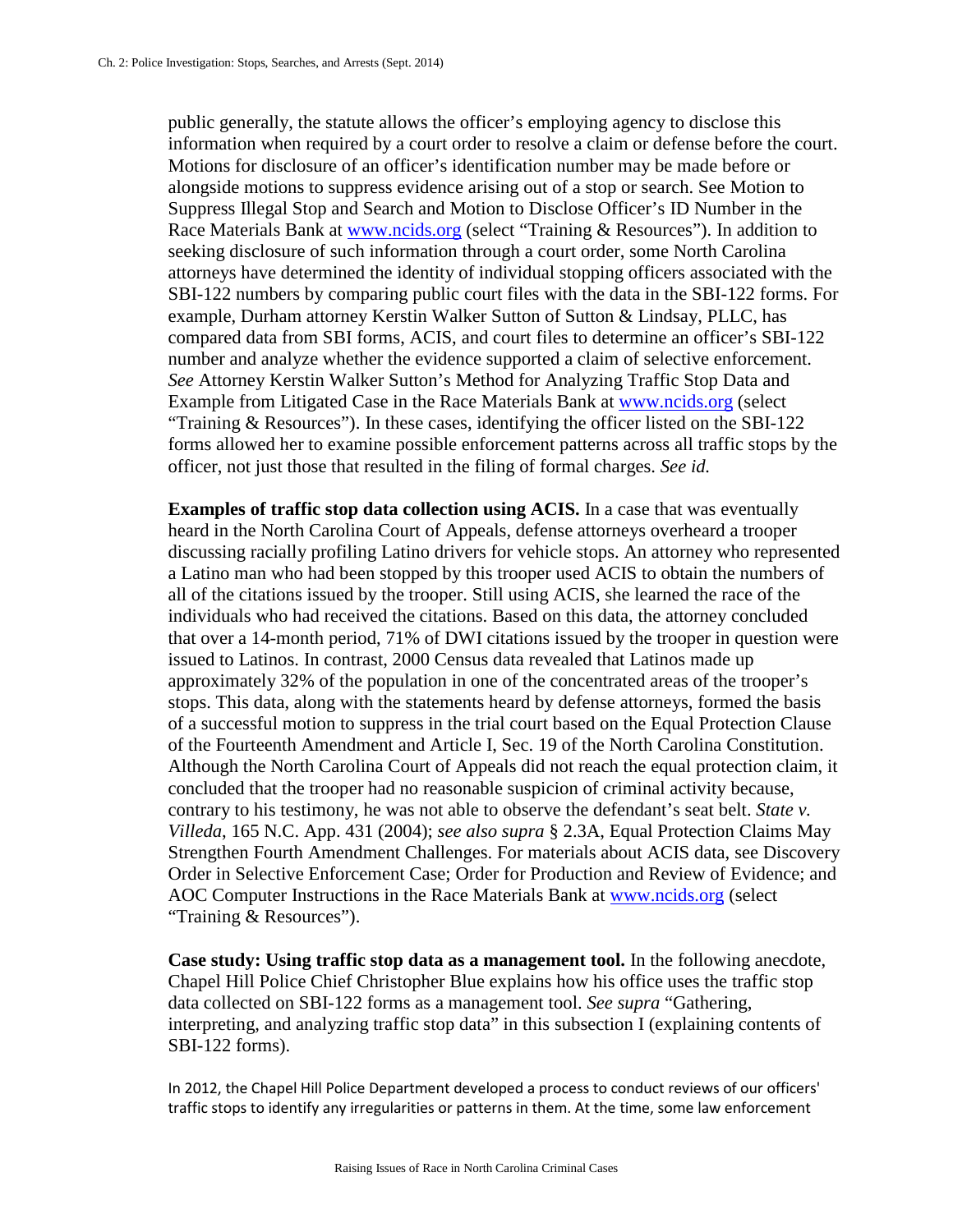agencies were beginning to think about how to address the problem of disproportionate minority contact, and we wanted to get a clearer picture of our own officers' encounters with citizens. We also wanted to raise awareness with our officers about the possible influence of bias on their decisions because concerns about the possible influence of bias on law enforcement decision-making were being raised around the country in the media and in studies.

The process we created involves quarterly reviews of each officer's stops by his/her supervisor to review data from the officer's traffic stops. Supervisors review the SBI-122 traffic stop forms that the officer has submitted and, if those forms suggest some irregularity, the supervisors may consult other documents, such as incident reports. The supervisor compares demographic information from the officer's encounters (vehicle stops, searches, and arrests) with the demographics of the community as a whole. Supervisors also have the option of comparing an officer's data with data submitted by other officers under their supervision. Following the reviews, and any subsequent meetings as needed, the supervisors must certify that the audits are complete. They must identify any irregularities or trends, and detail any resulting actions. Thankfully, as of this writing, this review process has not resulted in any disciplinary actions.

This process has helped us ensure that our officers are submitting their traffic stop forms in a timely manner and it has afforded us excellent opportunities to have important conversations with our officers about how we interact with our community. Personally, I think it is healthy for organizations to build systems that require periodic reviews of all processes, particularly those involving the potential for bias, whether intentional or not. Finally, the review process reinforces two of our most important departmental values, Mutual Respect and Accountability.

## **J. Information about Personal Impact of Equal Protection Violation**

When raising an equal protection violation, attorneys should consider including information about the personal impact of unwarranted traffic stops. While not an element of an equal protection claim, such information may reinforce to the court the deleterious effect of racial profiling. Usually, "only those on whom contraband is found are charged with crimes, and those charged with crimes have the strongest incentive to challenge the stop." *U.S. v. Mubdi*, 691 F.3d 334, 345 (2012) (Davis, J., concurring in part), *judgment vacated*, U.S. , 133 S.Ct. 2851 (2013). But, legal literature, including case law, has noted the wider impact of racial profiling on minorities. *Mubdi*, 691 F.3d 334, 347 n.4 (collecting sampling of recent literature). *See also* Ian Mance, *Racial Profiling in North Carolina: Racial Disparities in Traffic Stops*, 2000–2011, NCAJ TRIAL BRIEFS, June 2012, at 23 (describing humiliation and trauma experienced by African American male who was stopped); Kami Chavis Simmons, *Beginning to End Racial Profiling: Definitive Solutions to an Elusive Problem*, 18 WASH. & LEE J. CIVIL RTS. & SOC. JUST. 25, 27 n.7 (2011) (citing compilations of stories about impact of stops on minorities); Michael L. Birzer, RACIAL PROFILING: THEY STOPPED ME BECAUSE I'M ------------ 97–130 (2012) (discussing interviews with 87 minority citizens who believed they were racially profiled by law enforcement officers and reporting that the subjects (1) perceived that stereotypes influenced an officer's decision to stop them for a pretextual reason, (2) reported experiencing accusatory or demeaning treatment from officers, and (3) described emotional distress resulting from the interaction).